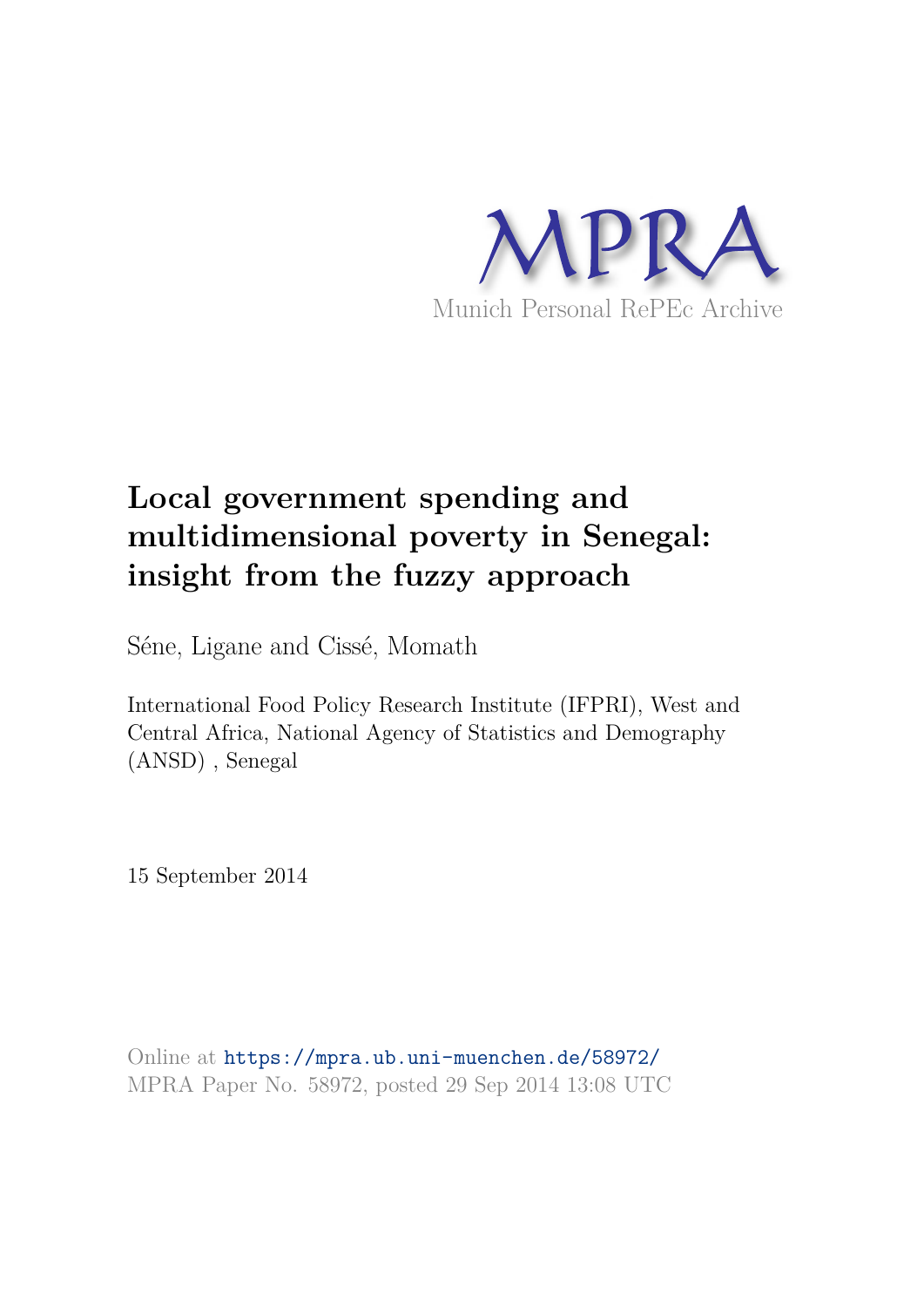# **Local government spending and multidimensional poverty in Senegal: insight from the fuzzy approach**

Ligane Sene<sup>1</sup> and Momath Cissé<sup>2</sup>

<sup>1&</sup>lt;br><sup>1</sup> International Food Policy Research Institute (IFPRI), West and Central Africa. Dakar, Senegal. <u>jalimase@yahoo.fr</u><br><sup>2</sup> National Agency of Statistics and Demography (ANSD). Dakar, Senegal. <u>momathcisse@yahoo.fr</u>

The views expressed here are of our own and do not reflect those of IFPRI or ANSD. All errors are ours.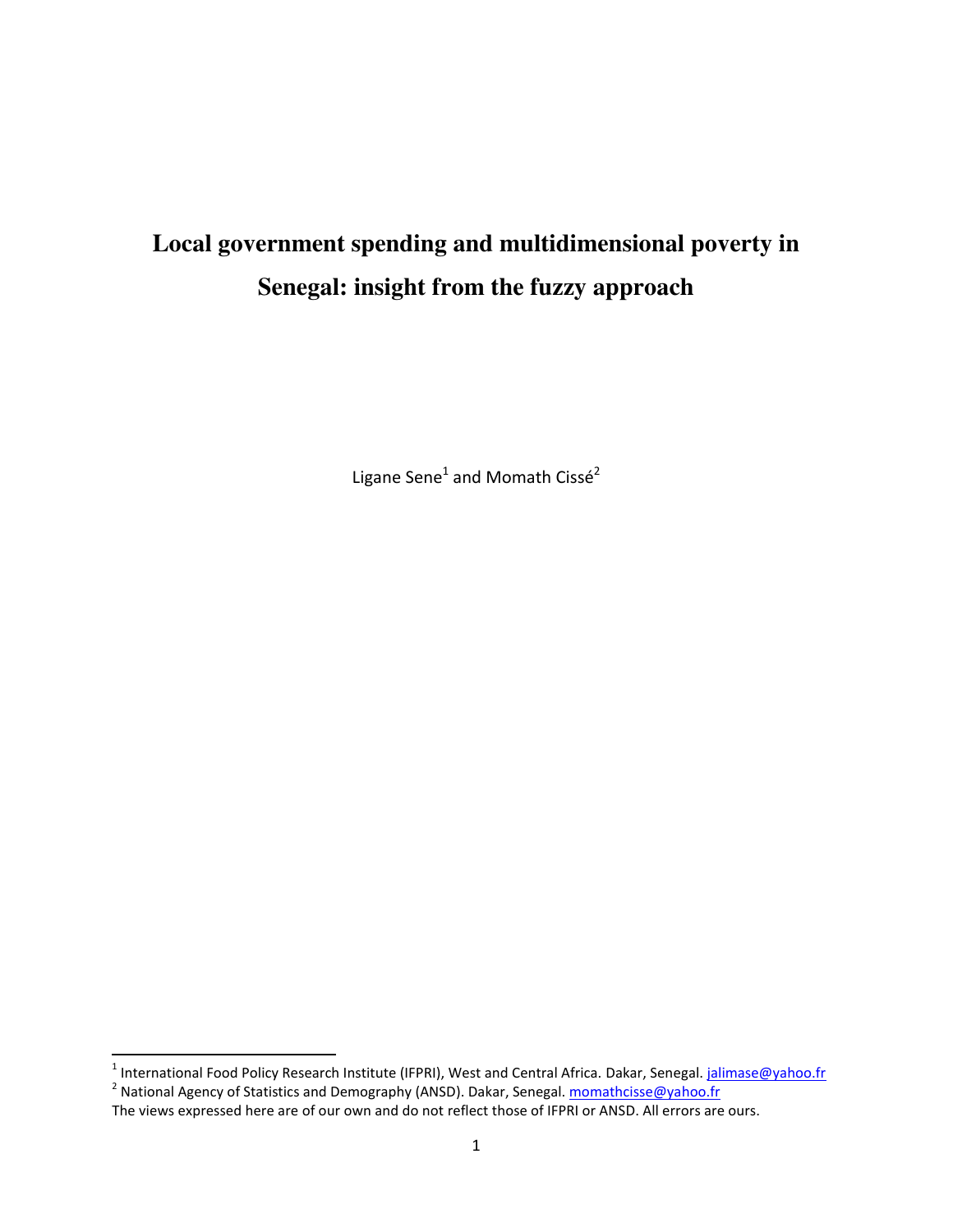#### **Abstract**

The majority of African countries, included Senegal, continue to face widespread poverty. The objective of poverty reduction is accompanied by a set of initiatives and programs that might be reflected in the government budget allocation. A crucial point is to explore, in a context of severely limited resources, how to optimize budget allocation between different sectors and therefore get higher impact without necessarily much financial resources. In an effort to inform this discussion, this paper examines the linkage between disaggregated government expenditures and poverty using the most recent poverty monitoring survey in Senegal. Unlike most previous studies, our analysis is based on fuzzy set theory in the aim to find a suitable, complete and reliable way of measuring poverty, to overcome the limitations of the one-dimensional framework, and better assess the impact of prior government expenditures. High heterogeneity in poverty appears from the decomposition of the overall poverty by location and by household head's characteristics. The results from the model, elucidate that previous government spending in infrastructure and spending on social development and women entrepreneurship yielded some positive impacts on poverty.

These results provide useful policy insights for helping to improve the effectiveness of expenditures in reducing poverty.

*Key words: poverty reduction, fuzzy set, government spending, multidimensional*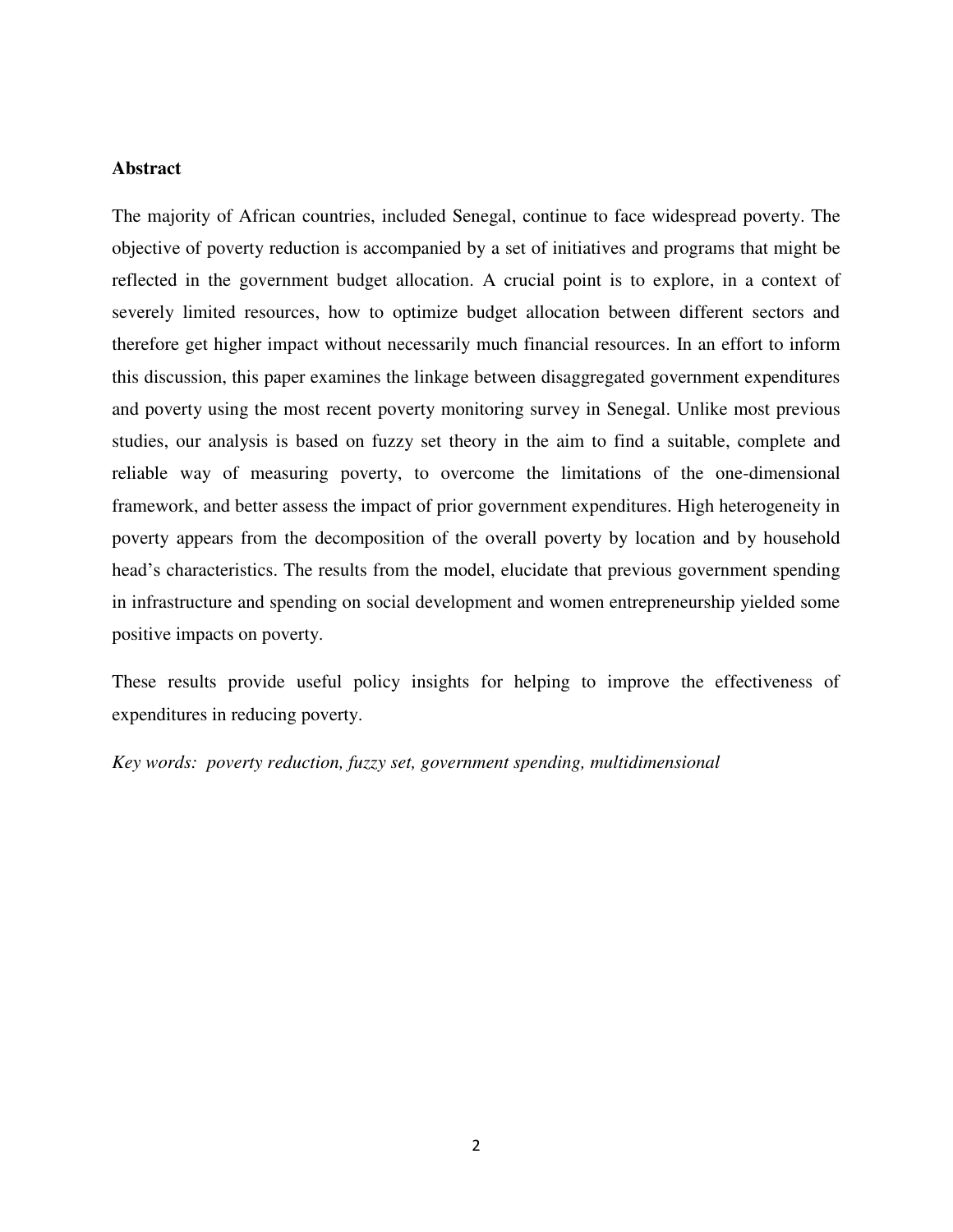#### **1. Introduction**

Senegal's economy has returned to growth during recent years. The Gross Domestic Product (GDP) on average grew by around 5% since 1995. However, the recorded economic performance has not contributed as much as we hoped to improve the living conditions of populations and to a substantial reduction of poverty. Indeed, with a Human Development Indicator (HDI) of 0.459 in 2011 Senegal remains among the least developed countries, despite the increase of government willingness to fight against poverty and food insecurity through several development programs implemented since the late 1900s in addition to the Millennium Development Goas (MDGs), which call for a reduction of the proportion of people with less than US\$1 per day. The national poverty rate was estimated at 46.7% in 2011 according to the traditional measurement approach with a small improvement in 2012 to 5 out of eleven men (45.39%) living below the poverty line. Figures show disparities across places of residence and regions. The present paper is related to two strands of the literature. It explores the linkages between public expenditure and poverty reduction at the household level by taking a fuzzy approach for poverty measurement.

Public investments have beneficial welfare effects for households, as they can positively impact on the quantity, availability as well as the quality of goods and services. To take into account this we assume a household utility function of the form:

$$
V_{hk} = f(X_h, p_j, z_k) \quad (1)
$$

Where  $V_{hk}$  is the utility of household h living in the community k,  $X_h$  the household characteristics,  $p_i$  are the prices of the various market goods and services and  $z_k$  represents various good and services publicly provided at community level and consumed by households. We disaggregate government spending in the aim to allow comparison between policy options. This analysis wants to assess ex-post the impact of past regional public spending on household poverty, in a perspective of evaluating ex-ante potential future investments.

A substantial number of studies assessed the relationship between public expenditures and growth (Elias, 1985; Barro, 1991; Devarajan et al., 1996; Pardey, 1997; Milbourne et al., 2003; Fan et al., 2004). The major part of these studies found that public expenditures had a positive and significant effect on economic growth, albeit no robust effects exist according to other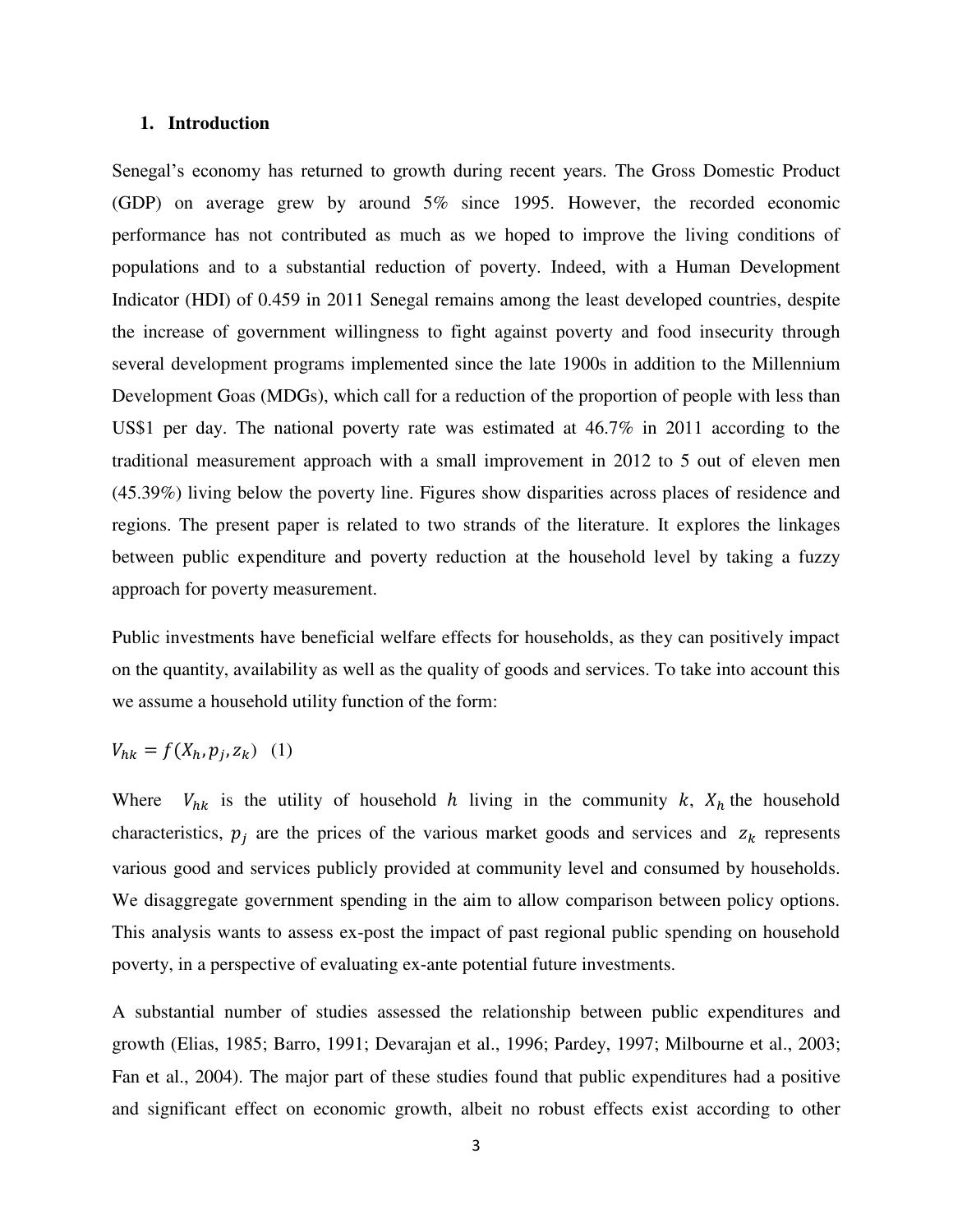authors (Sala-i-Martin, 1997). The impact of public spending on productivity was also examined in the literature with evidence of positive impacts (Mitra et al, 1998; Binswanger et al. 1993; Badiane and Ulimwengu 2013; Allen et al., 2014). Some authors have also estimated the effect of public investment on poverty. Fan et al. (1999) using cross-state data, particularly in India found that agricultural R&D, rural roads, rural education and targeted rural development expenditures have a negative and significant effect on rural poverty. Fan et al. (2004) assess also the effects of different types of government expenditure on agricultural growth and rural poverty in Uganda using district-level data for 1992, 1995, and 1999. Their findings show that government spending on agricultural research and extension had the largest measured returns to growth in agricultural production and impact on poverty reduction. Government spending on roads, mainly low grade roads and also Education had been established to have an impact on poverty reduction. Using cross-country data, Gomanee et al. (2003) and Mosley et al. (2004) have estimated the effects of government expenditure in different sectors on the poverty headcount. Their findings show that government expenditure on education, agriculture and housing and amenities (water, sanitation and social security) all have a negative impact on poverty.

This paper moves towards these thematic researches by using government budget data that come from SIGFIP (Integrated Management System of Public Finance) and the most recent household poverty survey in Senegal, ESPS II (Poverty Monitoring Survey in Senegal). The purpose is to shed light on the relationship between the composition of the government spending at a disaggregated level and poverty reduction after computing an appropriate poverty measurement as it is widely recognized that poverty and development are multidimensional and go beyond the economic growth and household incomes.

Unlike most previous studies, our approach attempts to complete the monetary poverty index commonly used to estimate poverty by computing a multidimensional measurement that includes monetary issue to efficiently monitor progress in poverty, and see its linkages with prior regional public expenditures. The ambiguity underlining the relationship between poverty and public spending that is observed in the literature could be due to bias from the use of incomplete poverty measurement that may fail to capture non-monetary orientation of some types of public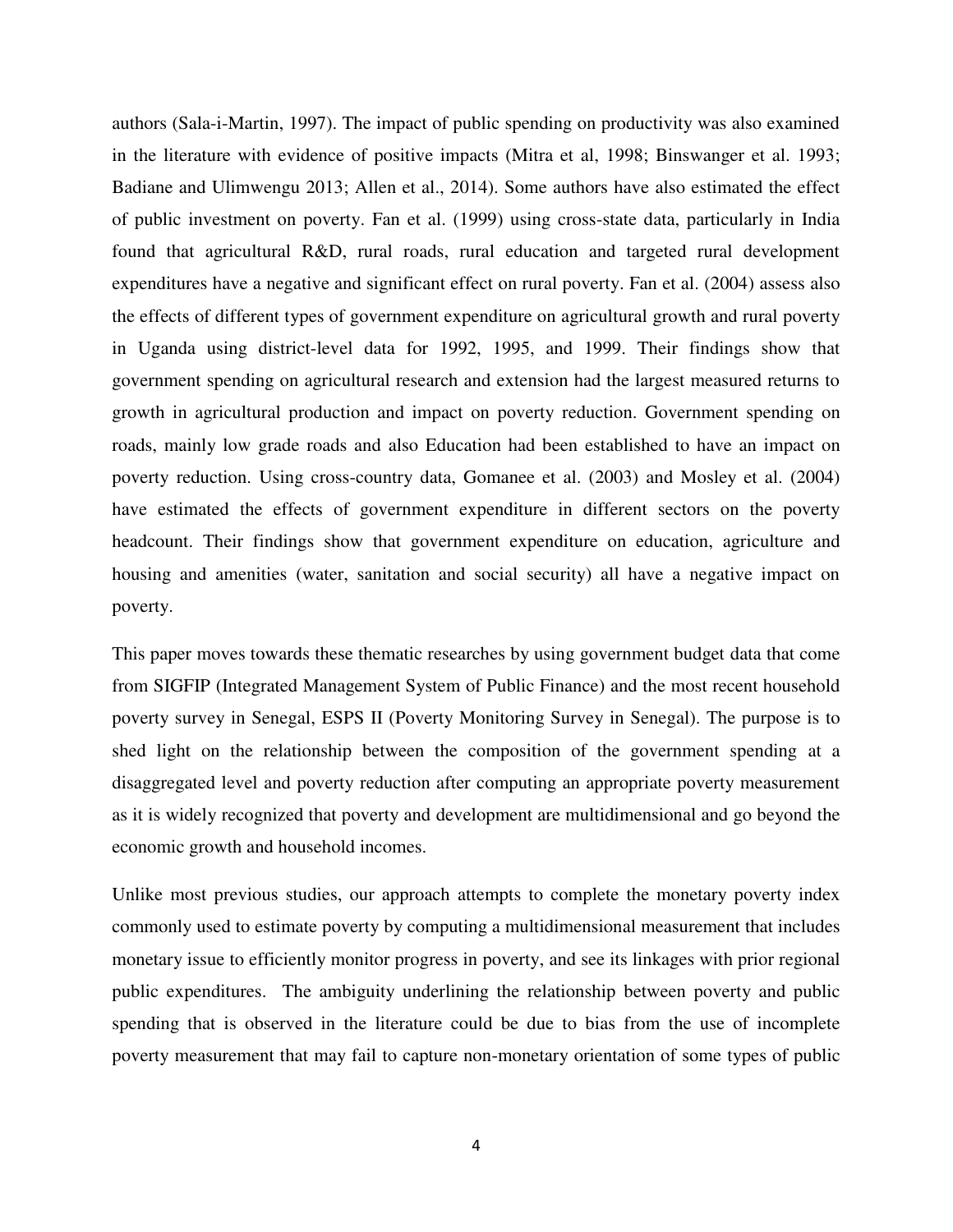expenditures that potentially have implications other than effects on household's disposable income.

The adopted fuzzy approach tries to improve the vague and dichotomous classification that separates poor individuals from non-poor based on a poverty line. Instead of this simplistic approach, poverty status is gradually represented with membership function corresponding to a number between zero (non-poor without ambiguity) and one (clearly poor). The theory of fuzzy sets was first conceptualized by Lotfi Zadeh in 1965. It is a mathematical theory that represents the vagueness and the uncertainty of certain classes of objects and is often applied in classes where the definition of membership is not accurate. Cerioli and Zani (1990) are the first who adapt this concept to poverty analyses. In the traditional theory of poverty analysis, there are two possible situations for individuals or households: belonging and not belonging. By introducing a degree of membership of an element in a set, Zadeh wanted to go beyond the Boolean logic with the new concept of weighted membership of an element to a set that classify elements according to their level of membership.

 The rest of the paper is structured as follows. The fuzzy approach used to compute poverty measure is presented firstly. Secondly the theoretical framework is exposed. Finally, the last section presents and provides discussions on the results.

#### **2. Key features of Senegal economy**

Agriculture is the main economic activity in rural areas (60% of the population), accounts for around 45% of the workforce in 2012 (EPSPS, 2011) with a contribution to GDP of around 15% in general. Nevertheless, the sector faces to several problems and the production growth has fallen since from the late 1960s. The annual growth rate of the national GDP between 2005 and 2008 is around 3.5% and below the government target of 7% as specified in the Strategy of Accelerate Growth (SCA).

The Senegalese population grew from 3 million inhabitants in 1960 to about 12.5 million inhabitants in 2010 which corresponds to a demographic growth rate of 2.6%, more than 260 000 persons per annum). Poverty is widespread in the rural areas (56.23% in 2012) than in Dakar (24.2%) and in others urban areas (39.44%) according to the national statistics. The national poverty rate has slightly dropped by 1.6 % (from 48.3% in 2005 to 46.7 % in 2011).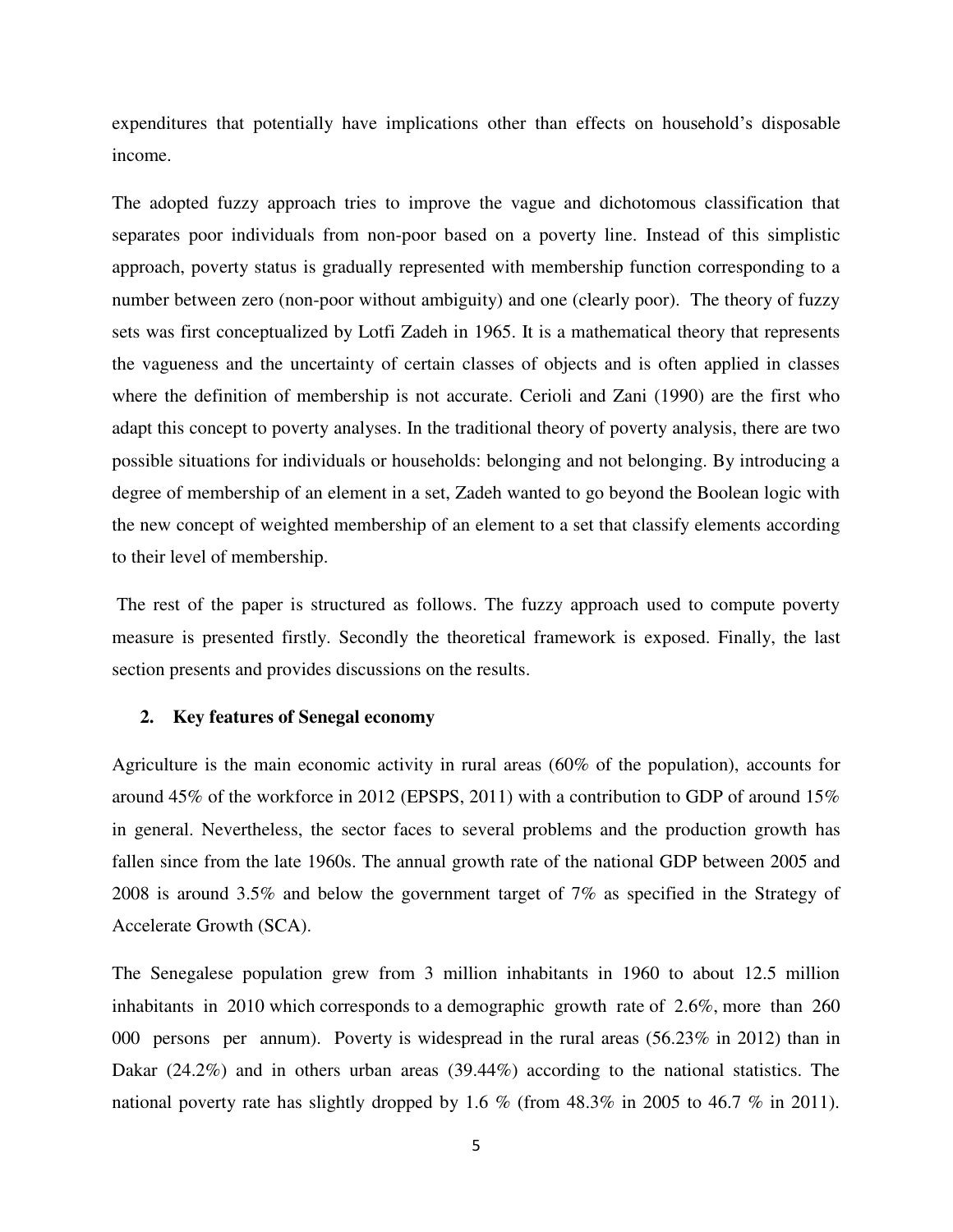There is a need to underline the challenges that the government face up with this small decline of poverty which went along with an absolute increase in the number of poor during this period.

#### **3. Methodology**

#### **3.1.Fuzzy set concept**

A brief mathematical exposition of the fuzzy sets principle follows. Let  $\Omega$  be a set. A fuzzy subset  $\Theta$  of  $\Omega$  can be defined as the set of couples

$$
A = \{x, \pi_{\Theta}(x)\} \text{ For all } x \in A
$$

 $\pi_{\theta}$  is the membership function corresponding to an application applied to  $x \in \theta$  and representing the degree of belonging of x in  $\theta$ .

$$
\pi_{\theta}(x) = \begin{cases}\n0 & \text{if } x \text{ belongs to } \theta \\
\delta & \text{if } x \text{ belongs only partly to } \theta, \delta \in ]0, 1[\n\end{cases}
$$
\n(2)

In case of the traditional approach of poverty analysis this function takes its value in  $\{0, 1\}$  where individuals are whether poor or whether non-poor. However, as poverty is not a sharp concept we can use the same above method to define the fuzzy set of poor.

#### **3.2.Membership function and weighting system**

Poverty analysis should include several indicators that are selected by their relevance to capture a particular aspect of poverty, such as monetary poverty, living conditions, human capital, etc. The membership function comes to assess the degree of belonging of individuals to the fuzzy subset of the poor. Cerioli and Zani approach commonly called Totally Fuzzy Approach (TFA) quantifies for each household or individual the degree of belonging to the fuzzy set. This degree is obtained from a set of deprivation indicators, which contribute to measure improvement or deterioration of well-being. For each type of indicator (dichotomous, discrete categorical and continuous) an appropriate membership function will be defined. The section below discusses the choice of membership function that better fits with the nature of the different variables. Categorical variables are variables with more than two modalities. Each of them represents a degree of deprivation and the deprivation function is defined based on the poverty risk associated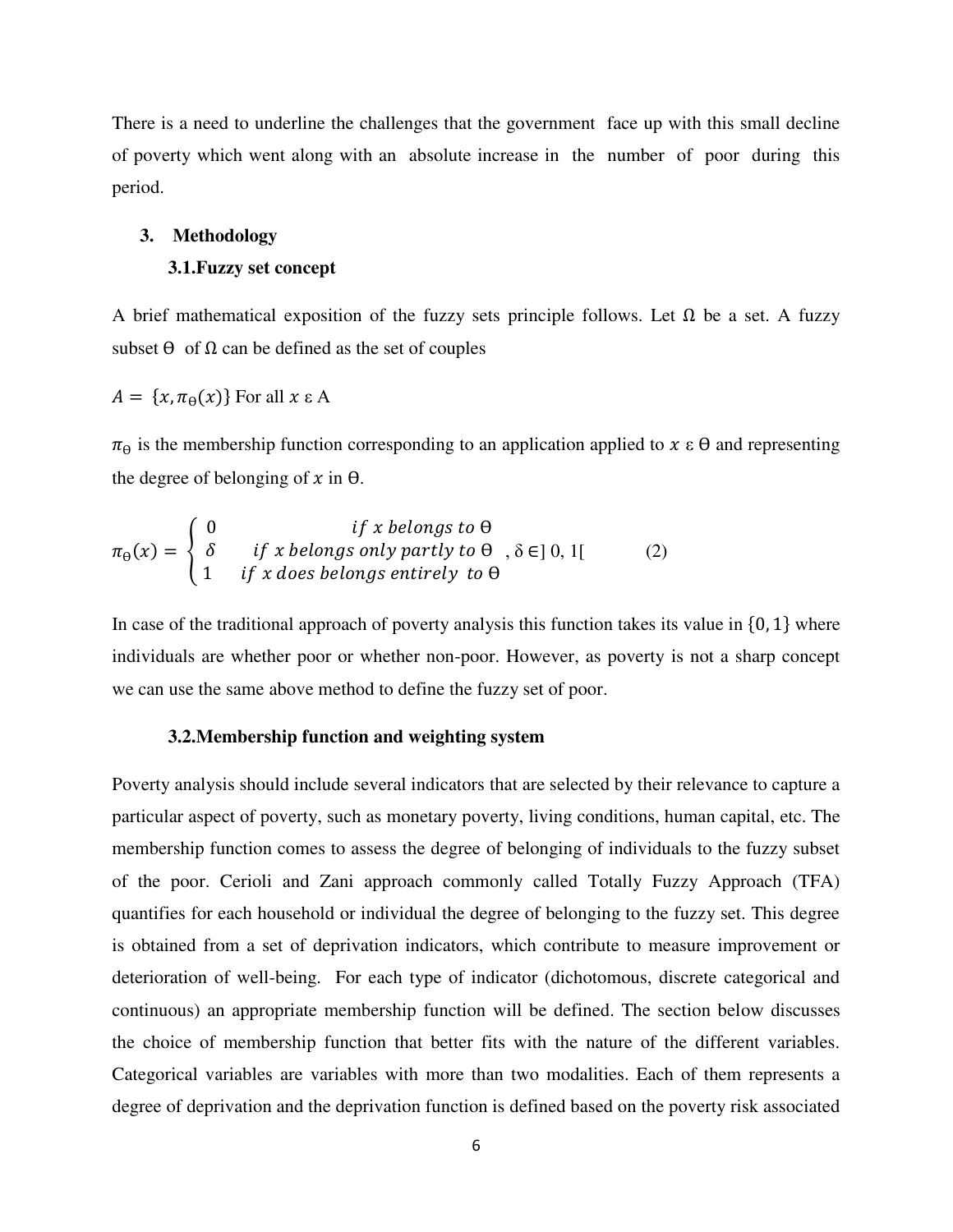with the different modalities. These modalities are ordered in ascending order regarding poverty risk.

Let's consider a set of K indicators 
$$
(X_1, X_2, X_3, \ldots, X_{k-1}, X_k, \ldots, X_K)
$$
.

To define the membership function, consider  $P$  a set of individuals or households in deprivation considering the indicator  $X_k$ ,  $k = 1, ..., K$  where K is the total number of deprivation indicators.

Let's suppose the variable  $X_k$  has  $s_k$  modalities  $(X_{k_1}, X_{k_2},..., X_{k_i},..., X_{k_{sk}})$ .

Each individual in the population takes a value  $X_{k_i}$  for the variable  $X_k$ . After ordering these modalities, such that an increase denotes a worsening of the privation status, we can associate a score  $Q_{X_k}^m$ , m = 1 ...  $s_k$  for each modality  $X_{k_i}$  as described in the following relationship:

$$
Q_{X_k}^1 < Q_{X_k}^2 < \cdots < Q_{X_k}^m < \ldots < Q_{X_k}^{s_k}
$$

In general, the first  $s_k$  integers are chosen as scores associated with these modalities. However, this method is based on the assumption that the corresponding degrees of depreciation are spaced by one (1) meaning that  $Q_{X_k}^m - Q_{X_k}^{m-1} = 1$ ,  $m = 1...s_k$ , or even equally spaced.

Given the ordinal nature of the variable  $X_k$ , one possibility is to find a modality that corresponds to a situation favorable enough to exclude poverty and similarly to choose a modality associated with such bad conditions that poverty cannot be denied. Thus, let's define  $Q_{X_k}^{min}$  and  $Q_{X_k}^{max}$  the corresponding scores such that for any value below  $Q_{X_k}^{min}$  there is no poverty and for any value above  $Q_{X_k}^{max}$  there is poverty. The membership function as proposed by Cerioli and Zani is then expressed as follows:

$$
\pi_{P}(x) = \begin{cases}\n0 & \text{if } Q_{X_{k}}^{i} < Q_{X_{k}}^{min} \\
\frac{Q_{X_{k}}^{i} - Q_{X_{k}}^{min}}{Q_{X_{k}}^{max} - Q_{X_{k}}^{min}} & \text{if } Q_{X_{k}}^{min} \le Q_{X_{k}}^{i} \le Q_{X_{k}}^{max} \\
1 & \text{if } Q_{X_{k}}^{i} > Q_{X_{k}}^{max}\n\end{cases} \tag{3}
$$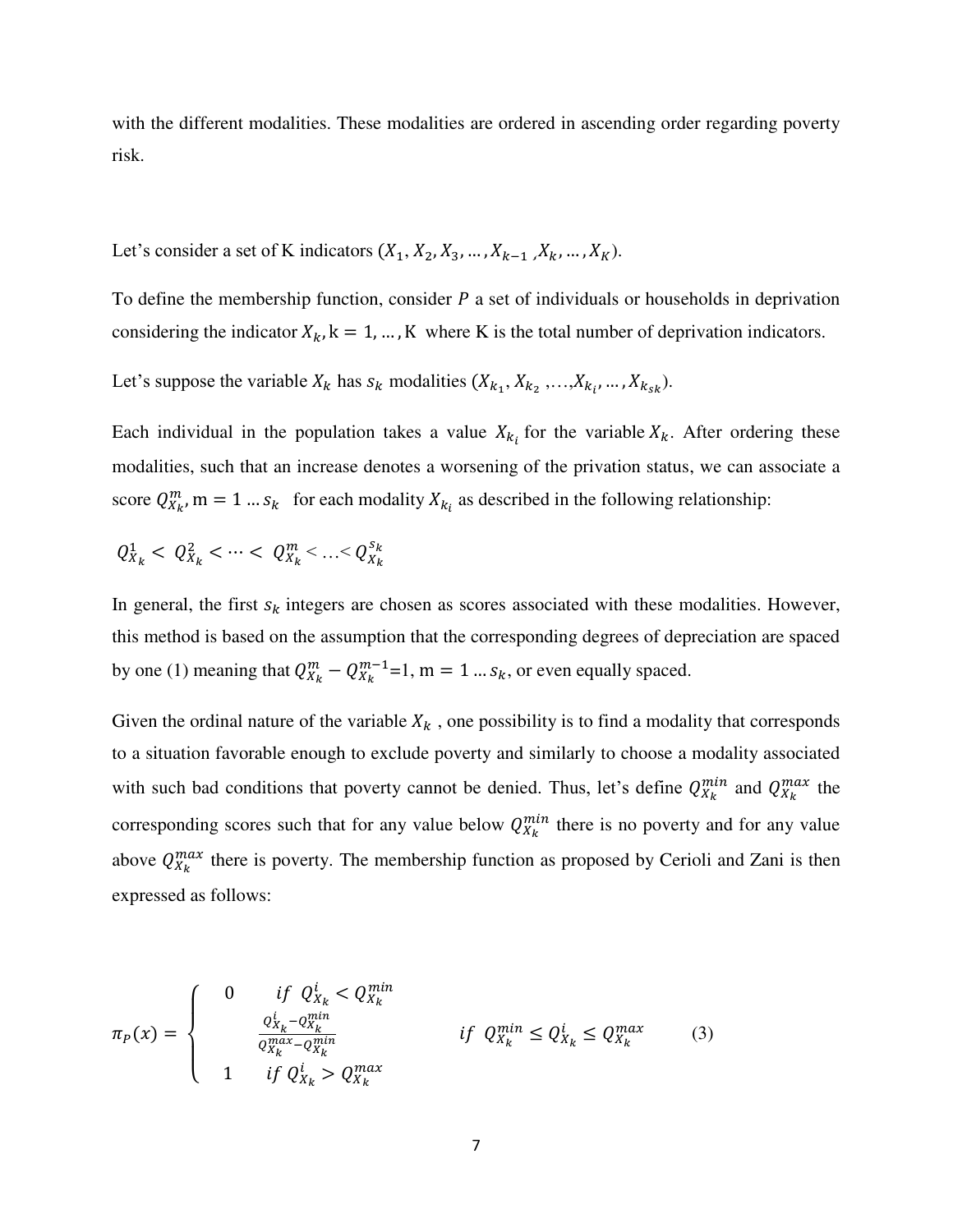$Q_{X_k}^t$  is the corresponding score for the modality that takes individual i regarding the variable  $X_k$ . The degree of belonging to the fuzzy set increases proportionally to the proximity to poverty. Say in other worlds, individuals or households who have conditions that are best associated with degradation of well-being have the larger scores.

Regarding continuous variables, such as income or household out-of-pocket expenditures, there are also several methods that try to consider the uncertainty of the poverty line (Atkinson, 1987; Foster and Shorrocks 1988; Kakwani, 1995). Cheli and Lemmi (1995) proposed the totally fuzzy and relative method for categorical and continuous variables. Their approach is not based on the choice of a limit. They reason in relative terms taking into account the overall situation in the society and suggest the following membership function:

$$
\pi_{P}(x) = \begin{cases}\n0 & \text{if } \xi_{X_{k}} = \xi_{X_{k}}^{1} \\
\pi_{P}(\xi_{X_{k}}^{l-1}) + \frac{F_{X_{k}}(\xi_{X_{k}}^{l}) - F_{X_{k}}(\xi_{X_{k}}^{l-1})}{1 - F_{X_{k}}(\xi_{X_{k}}^{1})} & \text{if } \xi_{X_{k}} = \xi_{X_{k}}^{l} l = 2, ..., m \\
1 & \text{if } \xi_{X_{k}} = \xi_{X_{k}}^{m}\n\end{cases}
$$
\n(4)

Where  $\pi_P(\xi_{X_k}^{l-1})$  represents the degree of belonging to the set P of an individual showing modality  $X_{k_{l-1}}$  for the variable  $X_k$  and  $F_{X_k}$  stands for the cumulative distribution function of the variable  $X_k$ , the modalities being ranked by increasing risk of poverty.  $x_k$ , corresponds to the ordered modalities of  $X_k$ .

Cheli and Lemmi establish the following membership functions for continuous variables:

 $\pi_P(x) = F_{X_k}(\xi_{X_k})$  or  $\pi_P(x) = 1 - F_{X_k}(\xi_{X_k})$ , depending on the positive or negative relation between  $X_k$  and the risk of poverty. The cumulative distribution function  $F_{X_k}$  results from the empirical or the appropriate theoretical distribution.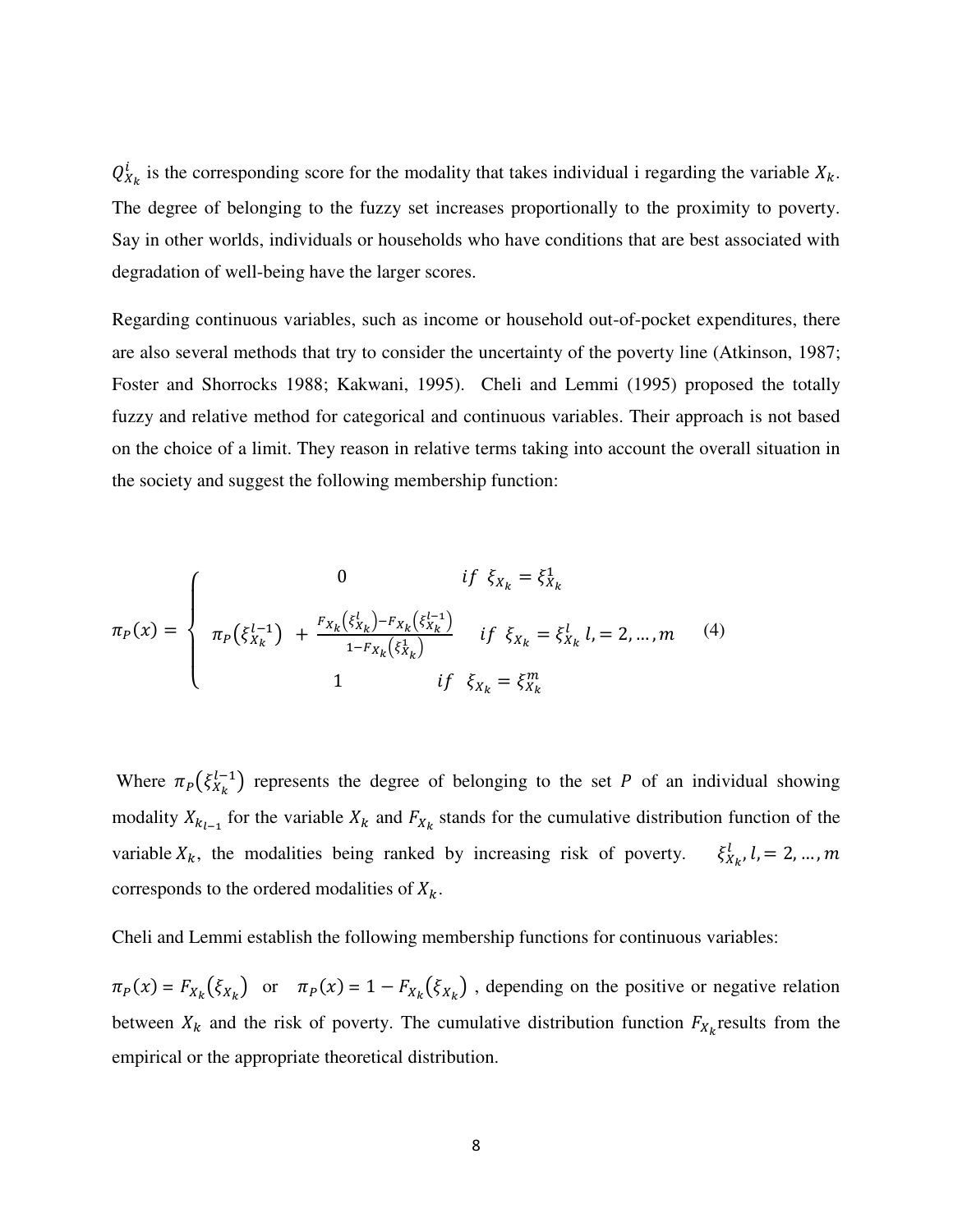Discussion on the complexity reduction that transforms all individual membership functions described previously is provided in what follows.

The value of membership to the fuzzy subset of multidimensional poverty  $\pi_{\theta}(x)$  of an individual x depends on its degree of belonging to the different fuzzy sets  $P_j$ , corresponding to the specific deprivation indicators  $X_j$ . The general membership function takes the following form  $\pi_{\theta}$  $h(\pi_{P1}(x), \pi_{P2}(x), \dots, \pi_{PK}(x))$ . The function h can be defined in different ways like the specification below.

$$
h\left(\pi_{P_1}(x), \pi_{P_2}(x), \dots \pi_{P_K}(x)\right) = \left[\sum_{j=1}^K \omega_j \left(\pi_{P_j}(x)\right)^{\delta}\right]^{\frac{1}{\delta}}, \delta \neq 0, \omega_j \ge 0 \text{ and } \sum_{j=1}^K \omega_j = 1. \tag{5}
$$

 $\omega_j$  is the weights assigned to the different deprivation indicators in the aggregation process. It captures the importance of each indicator in the description of the overall poverty status of individuals.

Cerioli and Zani propose the following weighting system as an inverse function of average deprivation level. This approach gives more importance to the less frequent indicator describing poverty:

$$
\omega_j = \frac{\ln(1/\overline{\pi_{P_j}})}{\sum_{j=1}^{K} \ln(1/\overline{\pi_{P_j}})}
$$
(6)

 $\overline{\pi_{P_I}} = \frac{1}{n}$  $\frac{1}{n} \sum_{i=1}^{n} \pi_{P_i}(i)$  represents the fuzzy proportion of deprived individuals according to the indicator  $X_i$  (for more details see Cheli and Lemmi, 1995; Miceli, 1998).

#### **3.3. Modeling poverty and regional public spending**

Similarly to the equation (1), a multilevel mixed-effects linear model is estimated in order to take into account the nested structure of our data. We specified a model with the logit transformation<sup>3</sup> of the multidimensional poverty index as dependent variable, which is expressed as a linear

<sup>&</sup>lt;sup>3</sup> No observations with zero or unit values. This transformation avoids nonsensical predictions.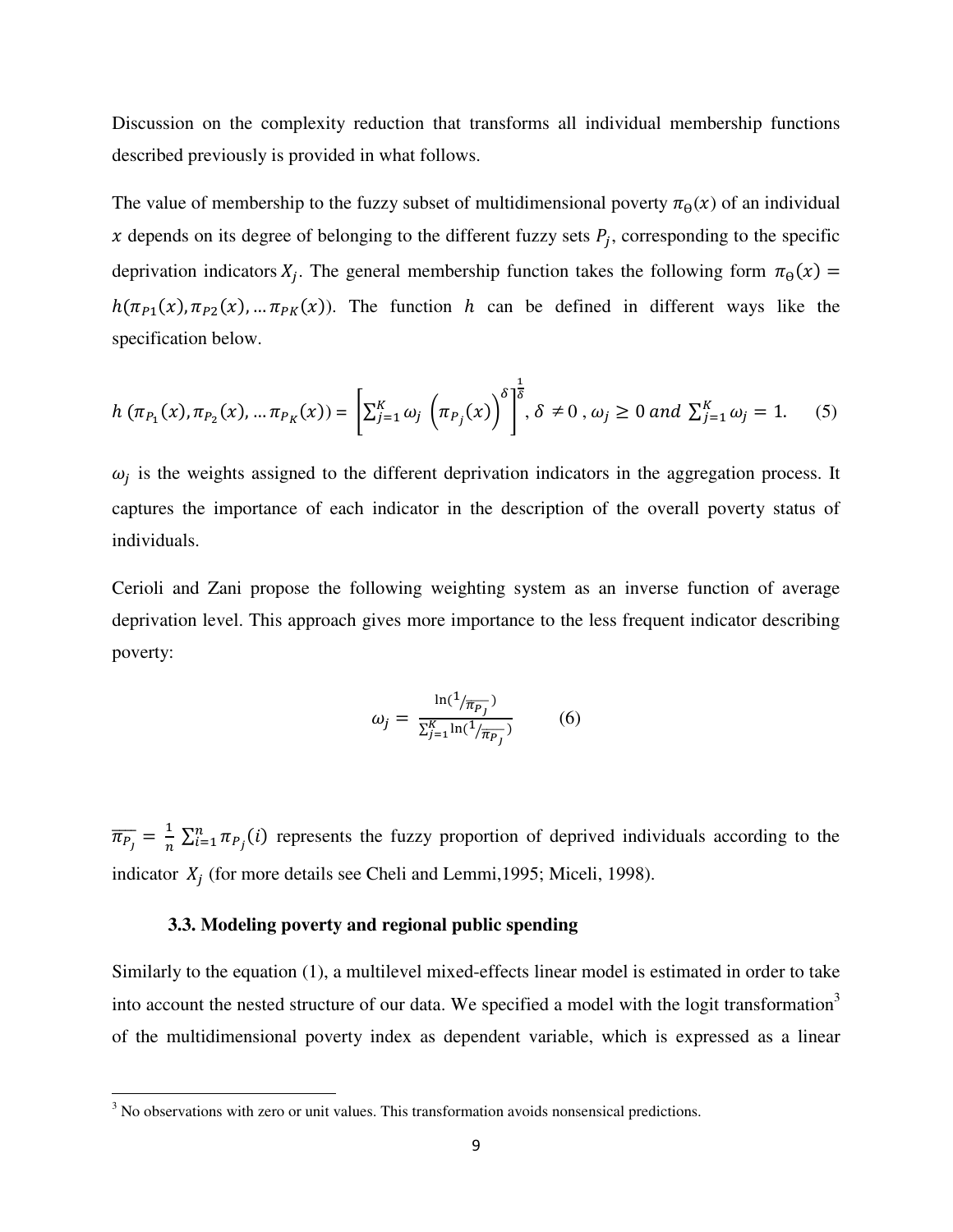function of household characteristics  $(X_h)$  and the average disaggregated prior public expenditures over the period 2007-2010  $(z_k)$ .

Assuming heterogeneity in poverty level across individuals and across regions, our empirical model takes the form described below, in which  $h$  represent the household identifier and  $k$ household location.

$$
\ln P_{hk} = \Gamma(g) + \beta(X_h) + \varepsilon_h
$$

$$
\Gamma(g) = \mu_{hk} + \sum_{k=1}^{K} z_k
$$

 $\Gamma(g)$  corresponds to government actions that may lower poverty ( $P_{hk}$ ) by raising income or by affecting other deprivation indicators,  $\varepsilon_h$  is specified as a random disturbance. Therefore, government expenditures at community level appear as a factor that might lower specific poverty through their effects on the intercept.

#### **4. Results and discussions**

#### **4.1.Poverty description**

The decomposition of the multidimensional poverty index in the fuzzy one-dimensional index is presented in Table 1 and allows measuring the poverty level with regards to each specific dimension. The poverty level is unevenly distributed across places of residence. In urban Dakar, the fuzzy proportion of poverty is higher with the *durable good* deprivation indicator (82.9% household level and 81.5% when measured at the individual level). For this same dimension, the fuzzy proportion of households is estimated at 85.7% when considering the overall country. These values reflect a relative low level of ownership of durable goods by households living in urban Dakar. The fuzzy proportion related to the *wall material* dimension equals to 0.5%, while it is estimated at 7.5% for households living in other urban areas and 29.8% for households in rural areas.

Regarding the *consumption* dimension, the classic poverty approach revealed that the national poverty rate was 35% at household level and 46.7% at the individual level. The Fuzzy set approach following this dimension shows that the proportion of poor households was 35.4% and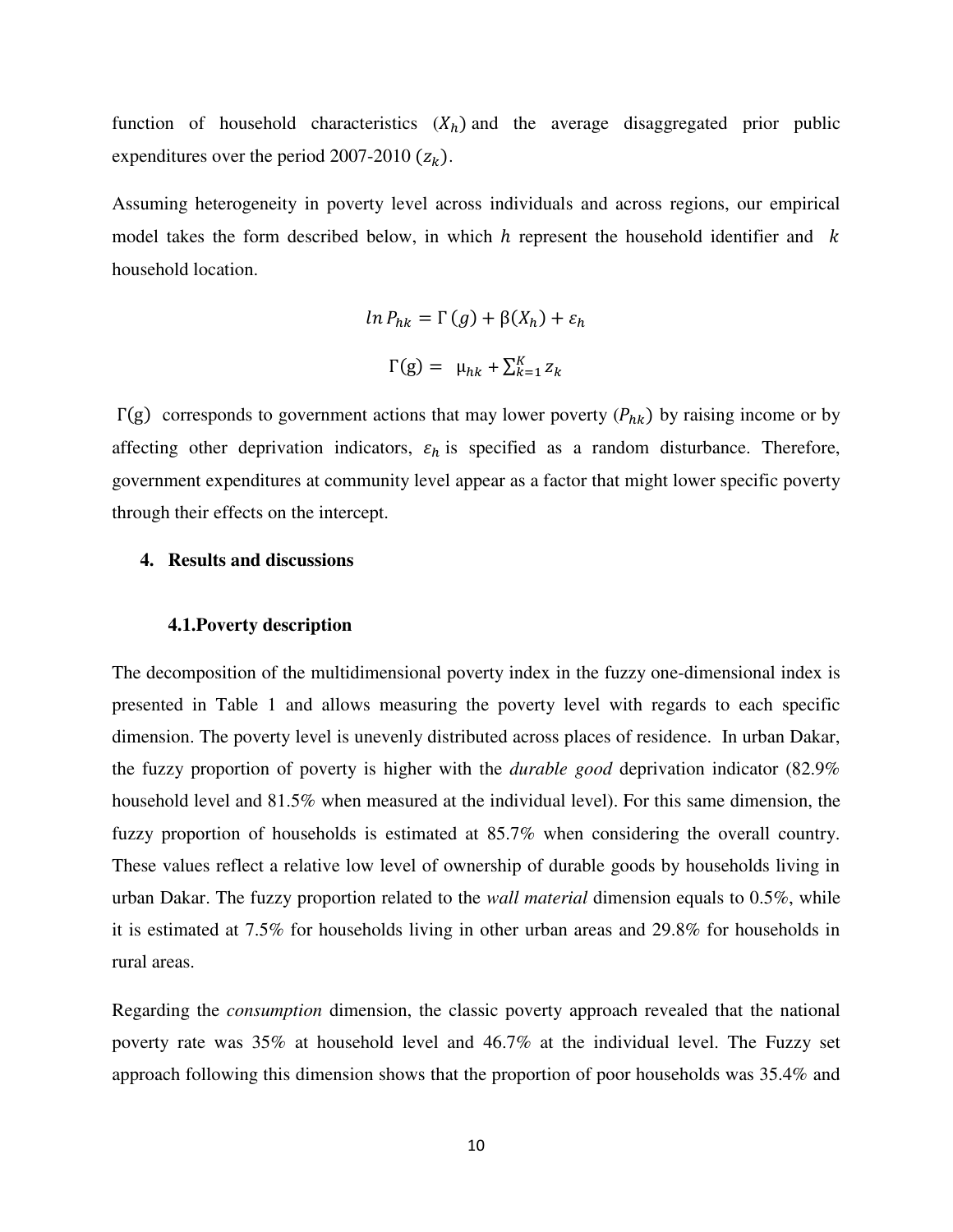46.5% for individuals. Both analyses yield similar measures with regard to the consumption dimension.

[Place Table 1 here]

Results indicate that rural households are the poorest and show that the fuzzy proportions obtained when reasoning in terms of household are very close to those obtained at the individual level.

The overall poverty rate of households is estimated at 24.3% with high heterogeneity across locations. In rural areas the fuzzy proportion of poor households is evaluated at 30.6%, while it equals 20.6% in the other urban areas and 15.9% in urban Dakar. These differences between areas might reflect disparities in urbanization, financial and market opportunities between these types of location.

The regional decomposition presented in Table 2 reveals the poorest regions in the country. In fact, it appears that Kedougou contains the largest proportion of poor households (36.9%) among regions, whereas Dakar is the least poor with a fuzzy proportion of poor households estimated at 15.8%.

[Place Table 2 here]

The decomposition of the fuzzy proportion of poor households by sex shows that households headed by women are less poor (20.3) than those headed by men (25.8). This trend is the same in all strata except in Dakar (Table 3).

[Place Table 3 here]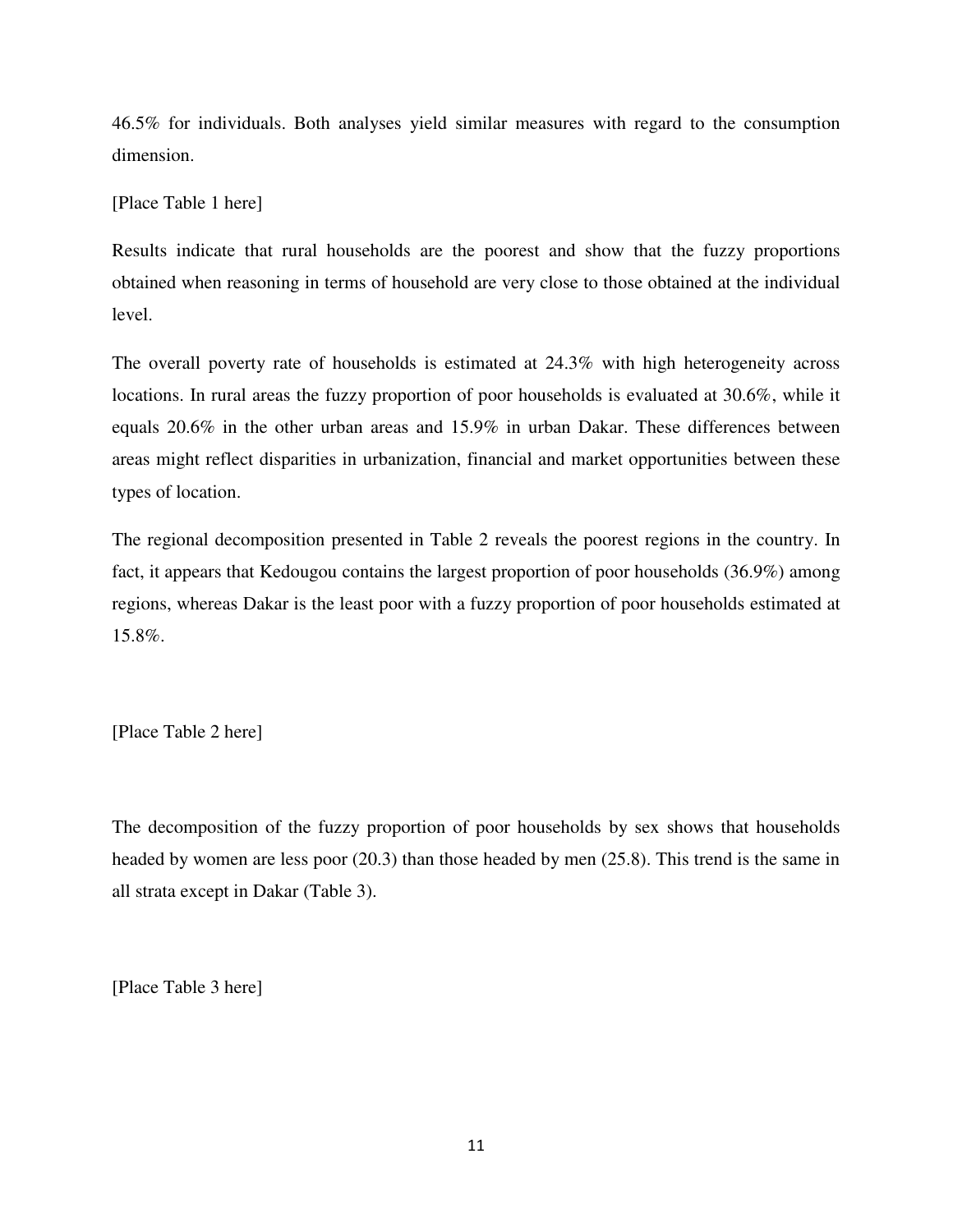Age of the household head is an important factor explaining poverty and offers possibility for welfare comparison between people living in households headed by the elderly and those headed by younger individuals. Households headed by individuals aged less than 35 years represents 11.3%, 62.3% for those headed by men aged 35-59 years and 26.3% for those headed by persons older than 60 years (National Agency of Statistics and Demography/ANSD, ESPS 2011). In Dakar the fuzzy proportion of poor households is more pronounced among households headed by young people (under 35 years) with 16.2%, while in rural and other urban areas it is estimated respectively at 30.3% and 21.1%. There is a similar poverty distribution regarding age within the different locations (Urban Dakar, Other urban areas and rural areas) at the individual level (see Appendix A1).

A breakdown of the poverty indicator provides information about the contribution of each individual indicator. Population size index, roof material and consumption are the factors that contribute the most to the fuzzy proportion of poor households each of them accounting for 7.26% (Appendix Table A2).

Dakar region is the least poor region, but has the highest contribution to poverty. This could be explained by its important weight relative to the total number of households (29% of the total number of households in Senegal). Contrarily, Kedougou is the poorest region (36.9%) but contributes less to the fuzzy proportion of poor households in Senegal (1.53%). We find that the newly created regions (Kedougou, Kaffrine, Sedhiou and Matam) are those who have the lowest contributions (Appendix Table A3). Figures A1 and A2 allows visualization of regional contributions and the magnitude of poverty across space through a more comprehensive and homogenous classification.

#### **4.2. Government spending and poverty outcomes**

Results from the model that we presented in Section 2.3 are shown in table 5. The standard errors are clustered at regional level to take into account possible spatial correlation and efficiently estimate the variance-covariance matrix and the standard errors. Indeed, two individuals from the same location will be more alike than outcomes for two subjects coming from different locations. Results show significant effects of household characteristics, such as sex of household head, age,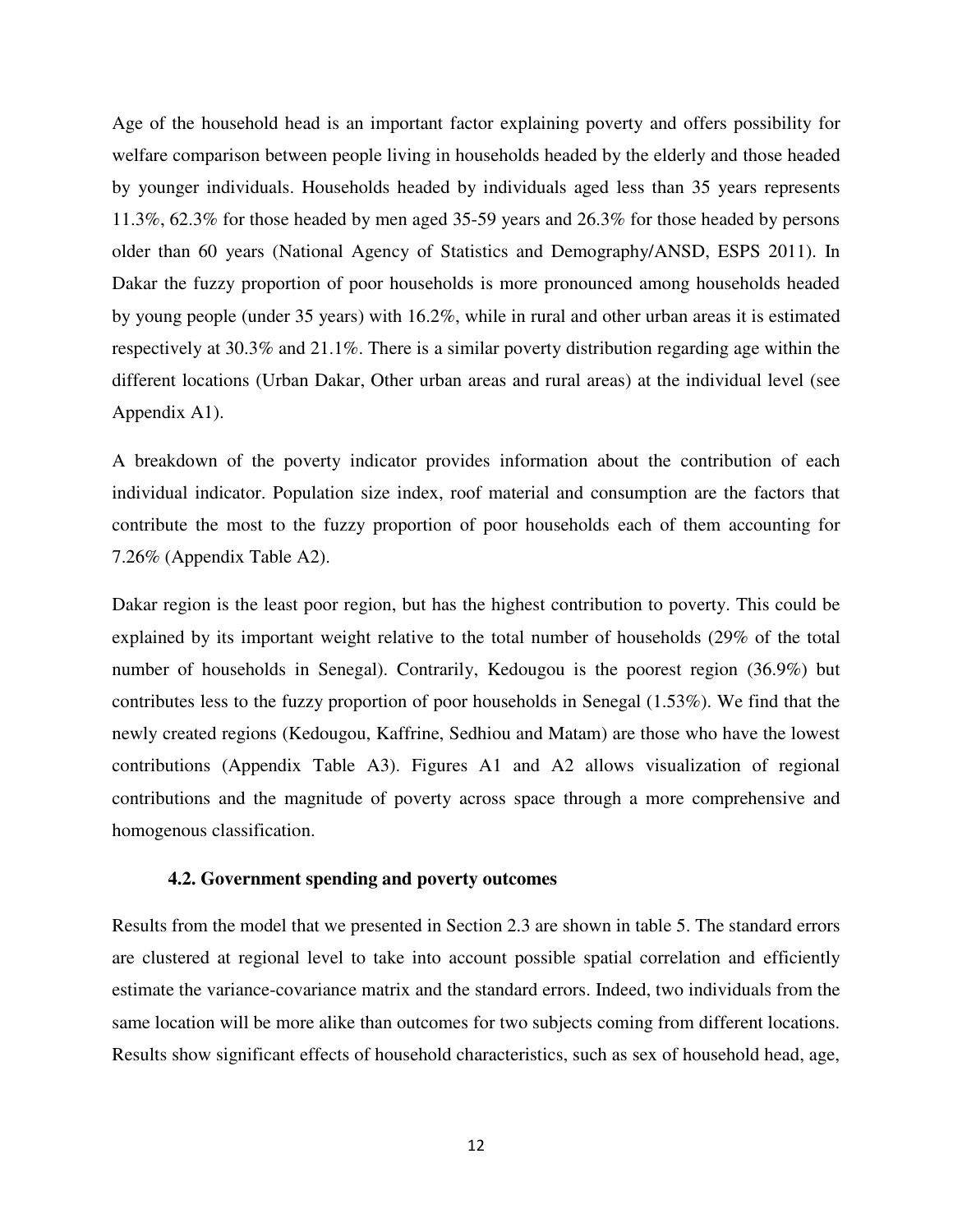socio-professional category and household size, on poverty. Significant effects of spending on social development and women entrepreneurship are also found.

Encouraging and supporting entrepreneurial initiatives of women has a valuable contribution to poverty reduction and can be a fruitful strategy. This might reflect the important role of entrepreneurship that can increase income, raise the standards of living and housing conditions among individuals and then has in general returns on the society. Women are able to contribute to child education, household overall health and can boost family finances, such as food production. This finding seems to support ideas found in many earlier studies. Sylvia and Pedwell (2008) in their study on Women, Gender and the Informal Economy states that women in developed countries have become a positive influence on poverty reduction by engaging in business activities. Women's activities, particularly in business empower them economically and enable them to contribute more to overall development (Brindley, 2005). The challenge for government is a more prominent gender focus through a better integration of women as beneficiaries in development programs and to establish a favorable framework to encourage entrepreneurial activities.

The analyses also elucidate that previous government spending in infrastructure yielded some positive impact on poverty. Indeed, infrastructure can create employment and income opportunities, reduce transaction costs and facilitate market access for smallholders. Poverty reduction is likely be hastened by promoting government infrastructure projects and by targeting interventions.

No evidence in poverty reduction is found in health, education and agriculture public expenditures. However, caution should be taken when interpreting the results for agriculture spending since the recent poor performance in agriculture sector owing to the bad rainy seasons may lower the impact of public spending and overwhelm the role of agricultural spending as one of the poverty reduction drivers.

[Place Table 4 here]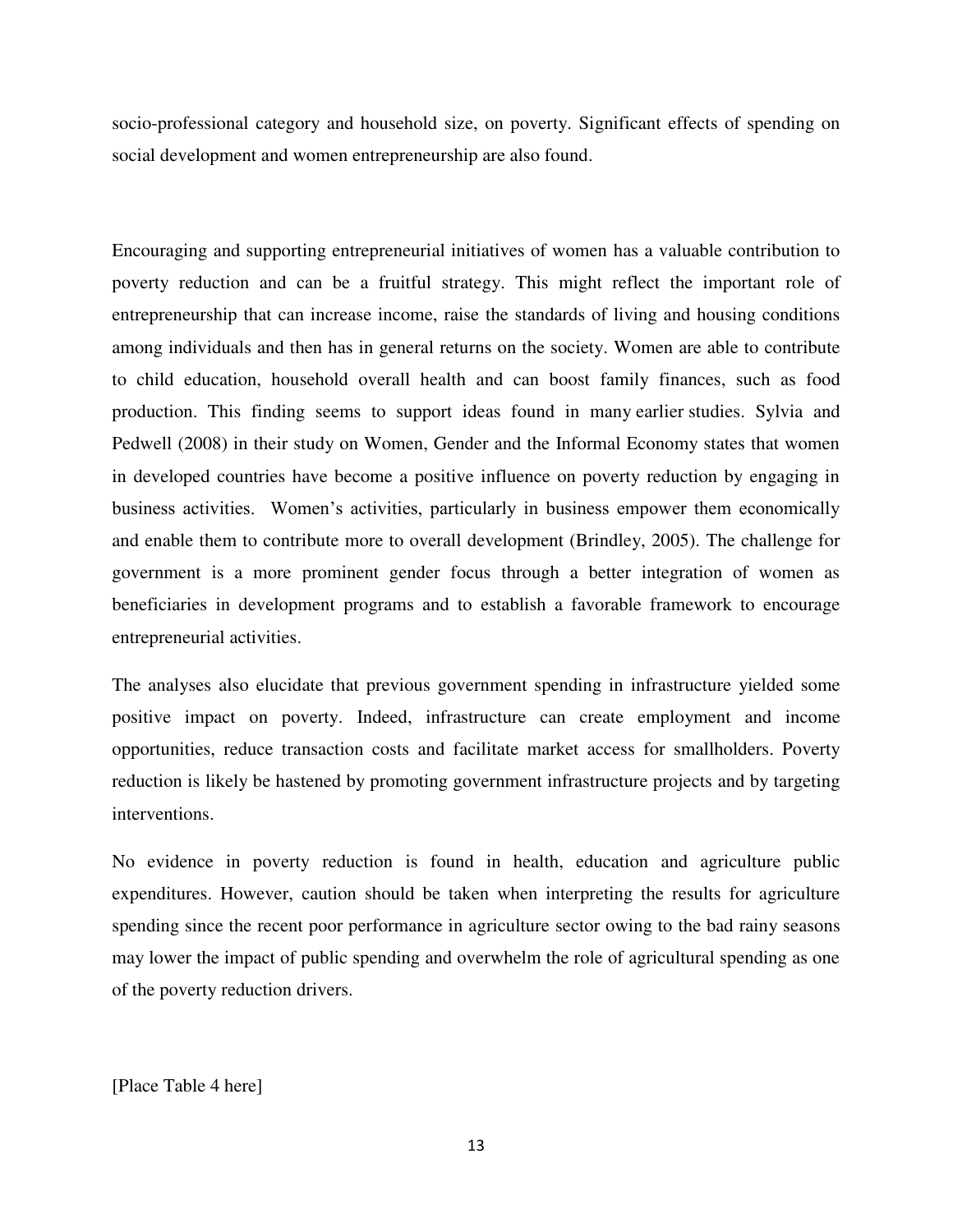In a context of limited government budget, these results provide useful policy insights for helping to improve the effectiveness of expenditures in reducing poverty.

#### **5. Conclusion**

Using the most recent household survey data, this paper explored the linkage between disaggregated public expenditures at regional level and multidimensional poverty measure, which is computed applying the fuzzy set approach. The fuzzy set index of poverty is a more realistic and appropriate measures than the traditional monetary approach because it considers all potential dimensions that describe deprivation. The objective was to evaluate poverty in its all aspects and provide a country-led strategic framework for action.

The results obtained from the poverty decomposition indicate the heterogeneous poverty level across regions and show that households living in rural areas and with old heads have the highest level of deprivation. While there is evidence of the positive effect of prior infrastructure spending, social development and women entrepreneurship spending on poverty, we found no significant effect of spending in health, education and agriculture. However, this can be highly nuanced giving the last poor performance in the agricultural sector that may substantially affect the efficiency of public expenditures.

Attention has to be focused on the composition of government budget with a substantial part devoted to infrastructure. The government can also reach its goals regarding poverty reduction by emphasizing the importance of supporting social development and women entrepreneurship.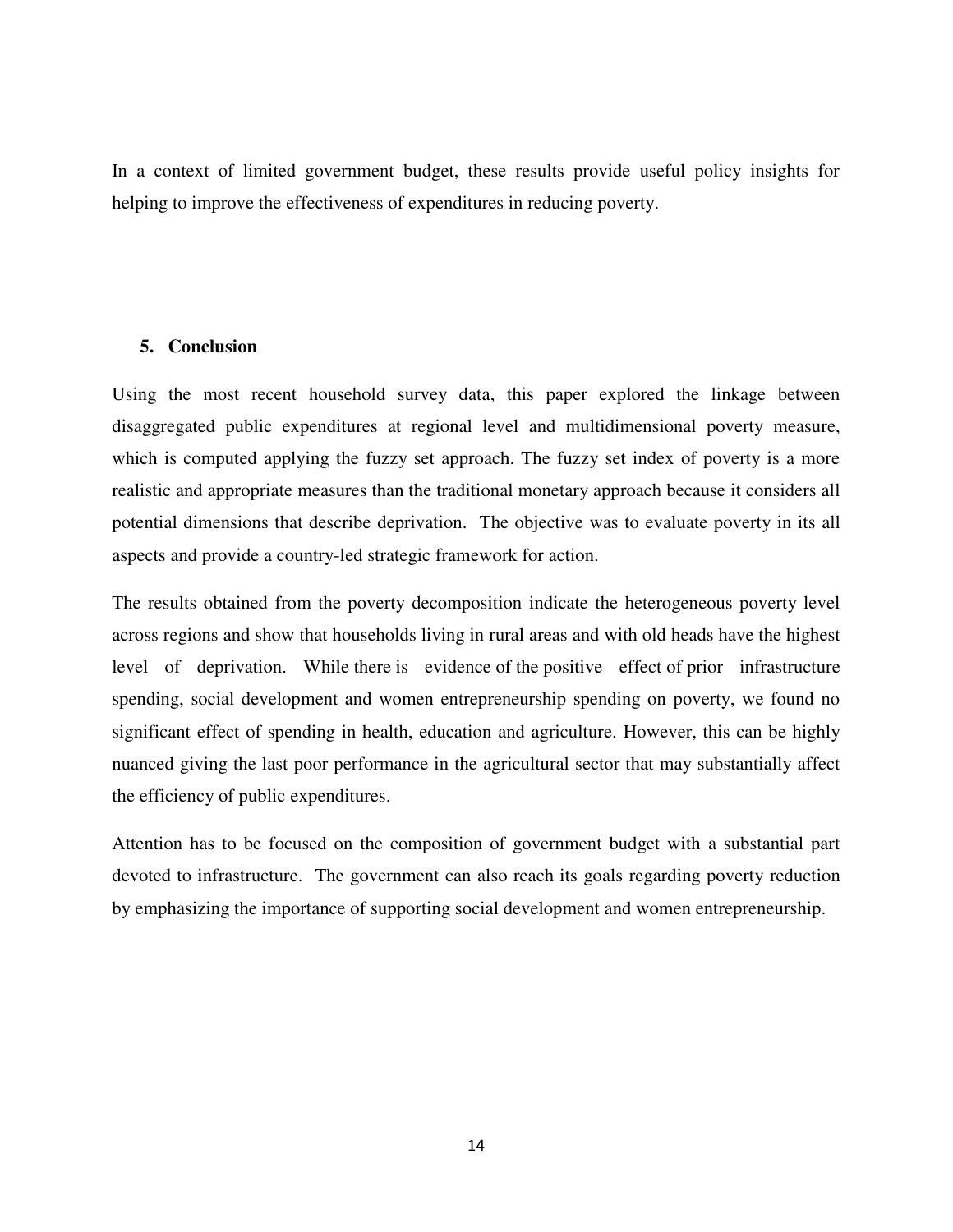#### **Bibliography**

Allen, S., Badiane, O., Sene, L. and Ulimwengu, J. (2014), Government Expenditures, Health Outcomes and Marginal Productivity of Agricultural Inputs: The Case of Tanzania. *Journal of Agricultural Economics*, 65: 637–662. doi: 10.1111/1477-9552.12063.

Atkinson, A.B. 1987. On the measurement of poverty. Econometrica, vol. 55, no. 4, pp. 749–64.

Badiane, O., and J. Ulimwengu. (2009). The growth–poverty convergence agenda: Optimizing social expenditures to maximize their impact on agricultural labor productivity, growth, and poverty reduction in Africa. Discussion Paper 00906. Washington, D.C.: International Food Policy Research Institute.

Badiane, O. and Ulimwengu, J. (2013). Malaria incidence and agricultural efficiency in Uganda. *Agricultural Economics*, 44(1), 15-23.

Barro, R. (1991). Economic Growth in a Cross-section of Countries. *Quarterly Journal of Economics* 106 (2): 407–43.

Binswanger, H. P., Khandler, S. R. and Rosenzweig, M. R. (1993). How Infrastructure and Financial Institutions Affect Agricultural Output and Investment in India. *Journal of Development Economics* 41: 337-66.

Brindley, C. (2005). Barriers to women achieving their entrepreneurial potential: Women and Risk. *International Journal of Entrepreneurial Behaviour*, 11(2), 144-61.

Cerioli, A. and Zani, S. (1990). A fuzzy approach to the measurement of poverty, in Dagum, C. and Zenga, M. (eds), Income and Wealth Distribution, Inequality and Poverty, Studies in Contemporary Economics, Springer Verlag, Berlin, pp. 272–84.

Cheli, B. and Lemmi, A. (1995). A totally fuzzy and relative approach to the multidimensional analysis of poverty. *Economic Notes*, vol. 24, no. 1, pp. 115–33.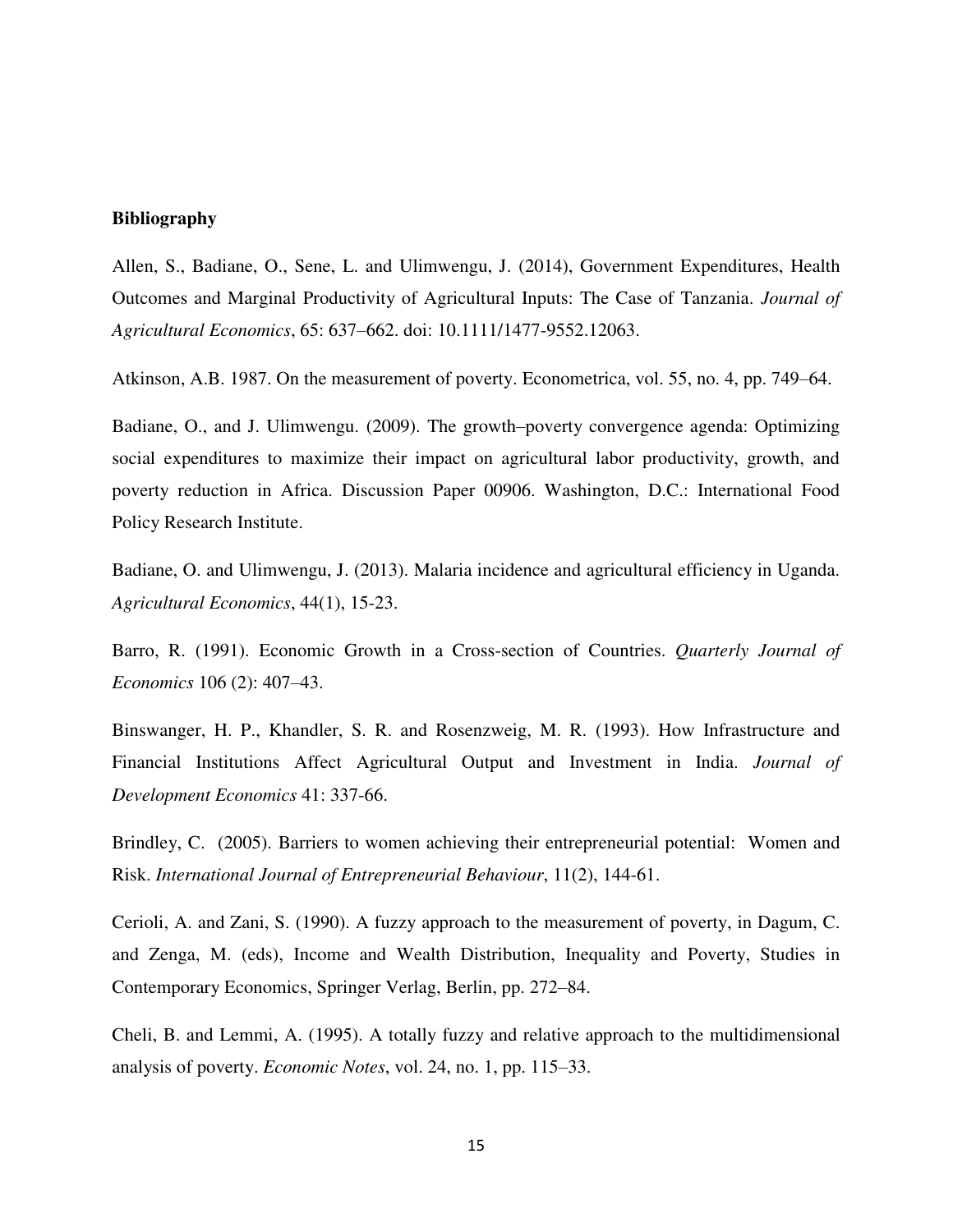Devarajan, S., Swaroop, V. and Zou, H. (1996). The Composition of Public Expenditure and Economic Growth. *Journal of Monetary Economics* 37: 313–44.

Edward Anderson, Paolo de Renzio and Stephanie Levy. (2006). The Role of Public Investment in Poverty Reduction: Theories, Evidence and Methods. Working Paper 263. Overseas Development Institute.

Elias, V. (1985). Government expenditures on agriculture and agricultural growth in Latin America. Research Report 50. Washington, D.C.: International Food Policy Research Institute.

Fan, S., P. Hazell, and S. Thorat. (1999). Linkages between government spending, growth, and poverty in rural India. Research Report 110. Washington, DC: International Food Policy Research Institute.

Fan, S., X. Zhang, and N. Rao. (2004). Public expenditure, growth, and poverty reduction in rural Uganda. Development Strategy and Governance Division Discussion Paper No. 4. Washington, DC: International Food Policy Research Institute.

Foster, J.E. and Shorrocks, A.F. (1988). Inequality and poverty orderings. *European Economic Review*, vol. 32, nos 2–3, pp. 654–62.

Gomanee, K., Morrissey, O., Mosley, P. and Verschoor, A. (2003). Aid, Pro-poor Government Spending and Welfare. CREDIT Research Paper 3. Nottingham: University of Nottingham, CREDIT.

Kakwani, N.C. (1995). Measuring poverty with uncertain poverty line. *Journal of Income Distribution*, vol. 5, no. 2, pp. 201–10.

Miceli , D. (1998). University of Canberra. National Centre for Social and Economic Modelling. Discussion paper no. 38.

Milbourne, R., Otto, G. and Voss, G. (2003). Public Investment and Economic Growth. *Applied Economics* 35: 527–40.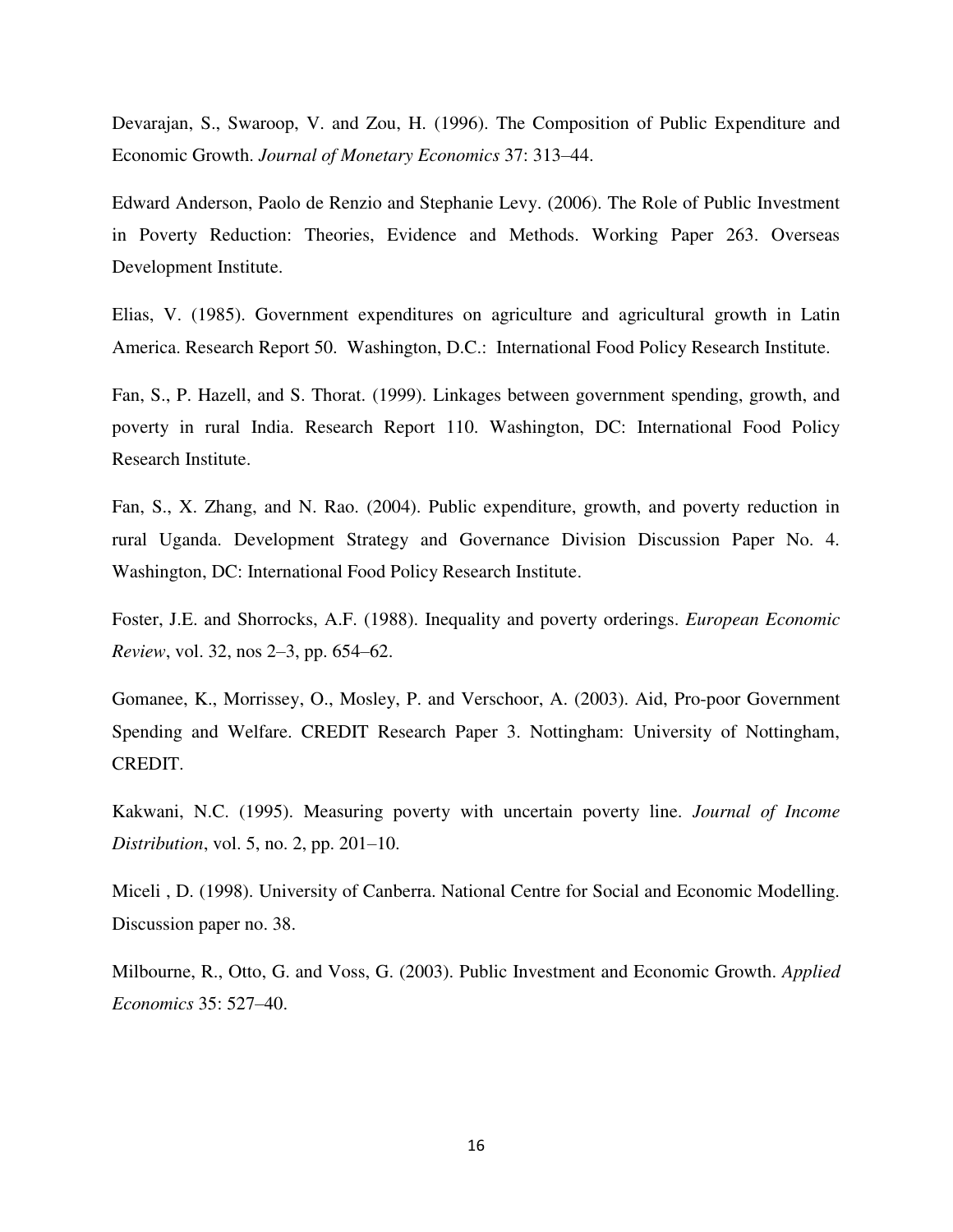Mitra, A., Varoudakis, A. and Veganzones, M. (1998). Croissance de la Productivité et Efficacité Technique dans L'industrie Manufacturière des Etats de l'Inde. Le Rôle des Infrastructures, Revue Economique, 49 (3): 845–55.

Misango, S., and orpha k. Ongiti, O. (2013). Do Women Entrepreneurs Play a Role in Reducing Poverty? A Case in Kenya. *International review of management and business Research*, vol. 2 issue. 1.

Mosley, P., Hudson, J. and Verschoor, A. (2004). Aid, Poverty Reduction and the New Conditionality. *Economic Journal* 114, June: F217–F243.

Pardey, P. G., J. Roseboom, and N. M. Beintema. (1997). Investments in African agricultural research. *World Development* 25(3): 409–23, March.

Sala-i-Martin, X. (1997). I Just Ran Two Million Regressions. *American Economic Review* 87 (2): 178–83.

Sylvia, C., and Pedwell, C. (2008). Women, gender and the informal economy: An assessment of ILO research and suggested ways forward/Sylvia International Labor Office. Geneva: ILO, 2008.

Zadeh, L.A. (1965). Fuzzy sets. *Information and Control*. vol. 8, pp. 338–53.

#### Tables

|                          |             | Urban Dakar |             | Other urban |             | Rural      |             | Senegal    |
|--------------------------|-------------|-------------|-------------|-------------|-------------|------------|-------------|------------|
|                          | Individuals | Households  | Individuals | Households  | Individuals | Households | Individuals | Households |
| Type of accommodation    | 32.1        | 28.8        | 50.6        | 50.3        | 68.6        | 69.1       | 56.5        | 53.6       |
| Housing occupancy status | 22.1        | 29.5        | 14.6        | 20.4        | 3.9         | 4.8        | 10.3        | 15.2       |
| Population index         | 45.4        | 35.7        | 39.1        | 30.4        | 43.6        | 36.9       | 43.1        | 35.2       |
| Roof material            | 1.7         | 2.4         | 32.4        | 32.5        | 59.5        | 61.0       | 40.6        | 38.3       |
| Wall material            | 0.5         | 0.5         | 7.0         | 7.5         | 28.1        | 29.8       | 17.4        | 16.8       |
| Soil material            | 0.7         | 0.7         | 16.9        | 16.7        | 37.2        | 38.2       | 24.6        | 22.9       |
| Water source             | 4.3         | 5.5         | 21.8        | 21.8        | 44.5        | 46.0       | 30.6        | 29.4       |
| Type of toilet           | 1.3         | 1.4         | 19.3        | 20.3        | 49.8        | 53.6       | 32.4        | 31.7       |
|                          |             |             |             |             |             |            |             |            |

Table 1: Poverty, household location and terms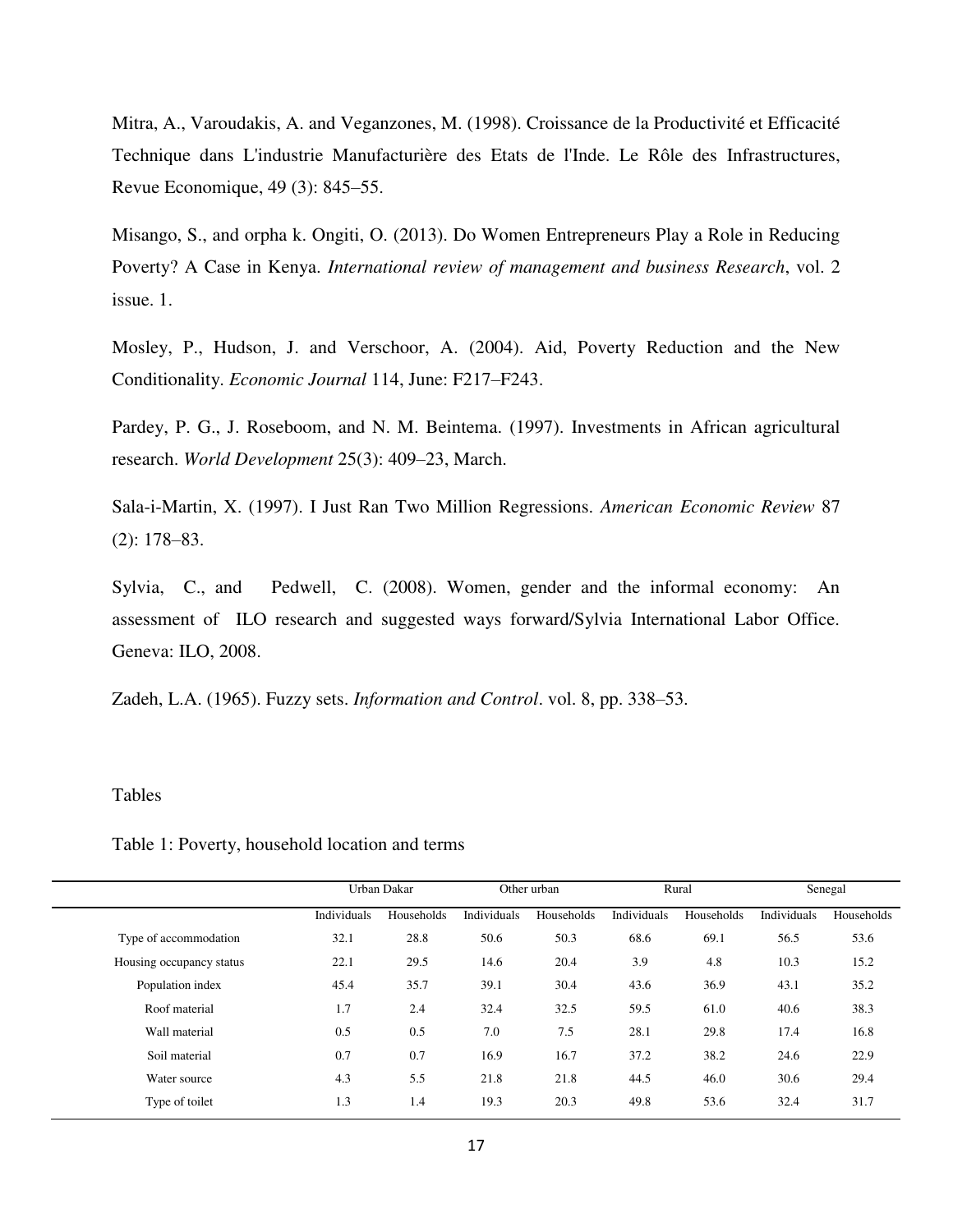| Source of lightning | 6.5  | 7.2  | 15.2 | 16.7 | 71.0 | 72.3 | 44.8 | 42.1 |
|---------------------|------|------|------|------|------|------|------|------|
| Source for cooking  | 27.1 | 32.0 | 10.5 | 13.3 | 2.6  | 3.4  | 9.9  | 13.7 |
| Sewage treatment    | 57.7 | 55.8 | 82.5 | 82.1 | 97.9 | 97.8 | 85.5 | 82.4 |
| Garbage disposal    | 29.0 | 28.3 | 27.4 | 27.8 | 61.9 | 61.3 | 47.3 | 44.8 |
| Durable good        | 81.5 | 82.9 | 83.6 | 84.7 | 86.9 | 87.7 | 85.0 | 85.7 |
| Employment          | 42.5 | 36.5 | 42.8 | 39.0 | 22.8 | 22.4 | 31.4 | 29.9 |
| Education           | 63.4 | 58.8 | 61.8 | 59.6 | 71.3 | 70.3 | 65.0 | 61.6 |
| Handicap            | 1.5  | 1.0  | 2.7  | 2.3  | 2.3  | 2.3  | 2.2  | 1.9  |
| Consumption         | 25.7 | 17.1 | 41.3 | 32.0 | 56.8 | 47.3 | 46.5 | 35.4 |
|                     |      |      |      |      |      |      |      |      |

### Table 2: Poverty and household location

|                    | Households | Individuals |
|--------------------|------------|-------------|
| Place of residence |            |             |
| Dakar urban        | 15.9       | 16.0        |
| Other urban        | 20.6       | 20.8        |
| Rural              | $30.6\,$   | 30.6        |
| Senegal            | 24.3       | 25.2        |
| Region             |            |             |
| Dakar              | 15.8       | 16.0        |
| Ziguinchor         | 29.9       | 30.7        |
| Diourbel           | 24.0       | 24.1        |
| Saint-Louis        | 23.2       | 23.5        |
| Tambacounda        | 32.6       | 32.5        |
| Kaolack            | 27.0       | 27.6        |
| Thiès              | $21.6\,$   | 21.7        |
| Louga              | 27.1       | 27.0        |
| Fatick             | 31.5       | 32.1        |
| Kolda              | 35.7       | 37.5        |
| Matam              | $30.8\,$   | 30.3        |
| Kaffrine           | 33.7       | 34.3        |
| Kedougou           | 36.9       | 37.0        |
| Sedhiou            | 34.9       | 35.4        |
| Total              | 24.3       | 25.2        |

### Table 3: Poverty and sex of household head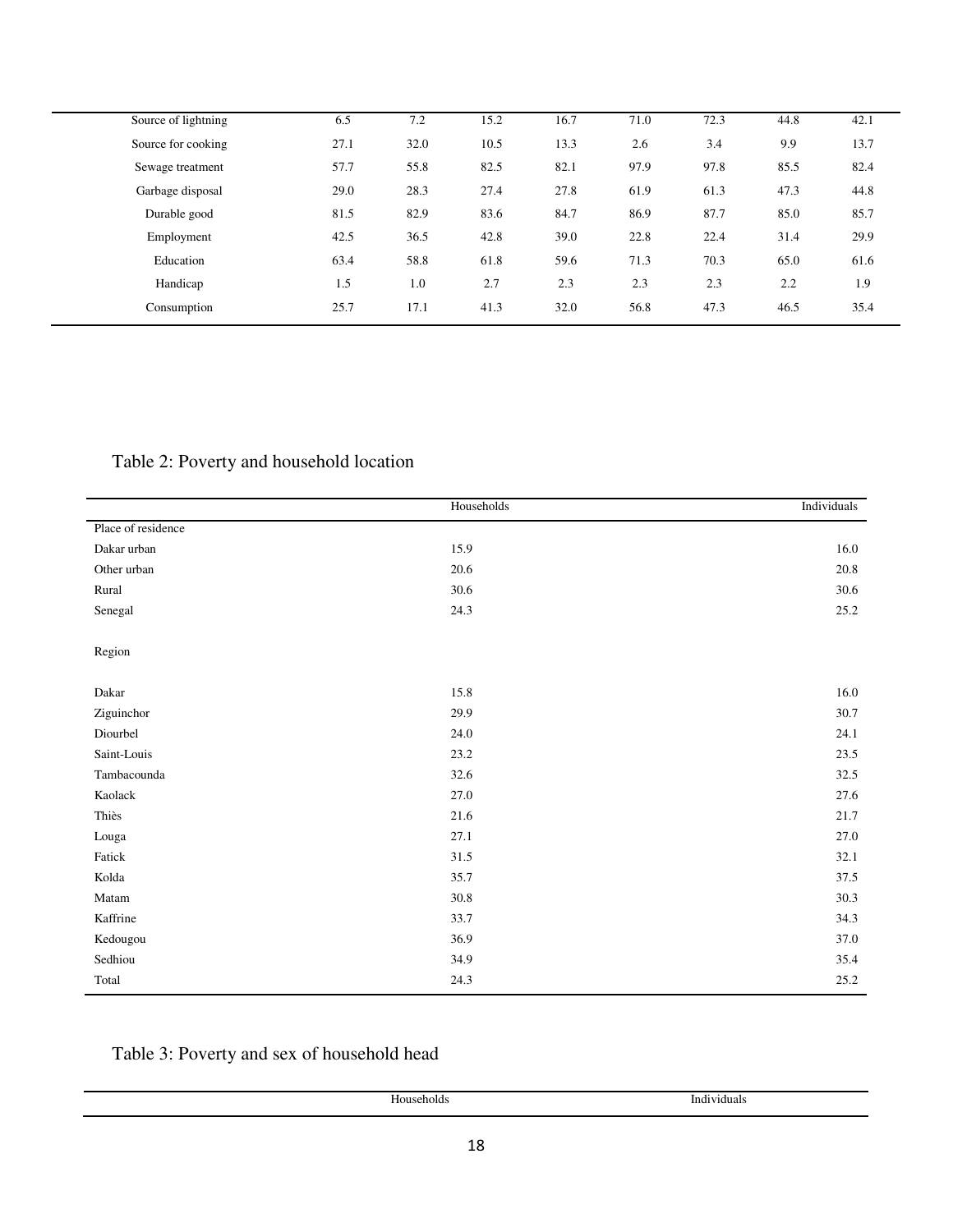|             | Male | Female | Male | Female |
|-------------|------|--------|------|--------|
| Urban Dakar | 15.6 | 16.3   | 15.6 | 16.7   |
| Other urban | 20.8 | 20.3   | 20.9 | 20.5   |
| Rural       | 31.9 | 24.9   | 31.9 | 23.8   |
| Senegal     | 25.8 | 20.3   | 26.8 | 20.4   |

## Table 4: Public spending and poverty

| $\Gamma(g)$                                       | estimates             | $\beta(X_h)$                       | estimates                |
|---------------------------------------------------|-----------------------|------------------------------------|--------------------------|
| Agricultural<br>spending                          | 0.0570<br>(0.046)     | age                                | $-0.0117**$<br>(0.00580) |
| Social development<br>& women<br>entrepreneurship | $-5.403*$<br>(3.241)  | age squared                        | 0.00009<br>(0.00005)     |
| Infrastructure                                    | $-2.546*$<br>(1.537)  | Sex household<br>head              | $-0.266***$<br>(0.0372)  |
| Health                                            | 0.0352<br>(0.0343)    | Socio-<br>professional<br>category | $0.0481***$<br>(0.00832) |
| Education                                         | $-0.0125$<br>(0.0200) | employed HH                        | $0.487***$<br>(0.166)    |
| $\bar{\mu}$                                       | $-0.318**$<br>(0.137) | Household size                     | $-0.0063**$<br>(0.0032)  |
| N                                                 | 4,047                 | Log pseudo<br>Likelihood           | $-3742.43$               |

*Note: Robust and clustered standard errors in parentheses; \*\*\* p<0.01, \*\* p<0.05, \* p<0.1*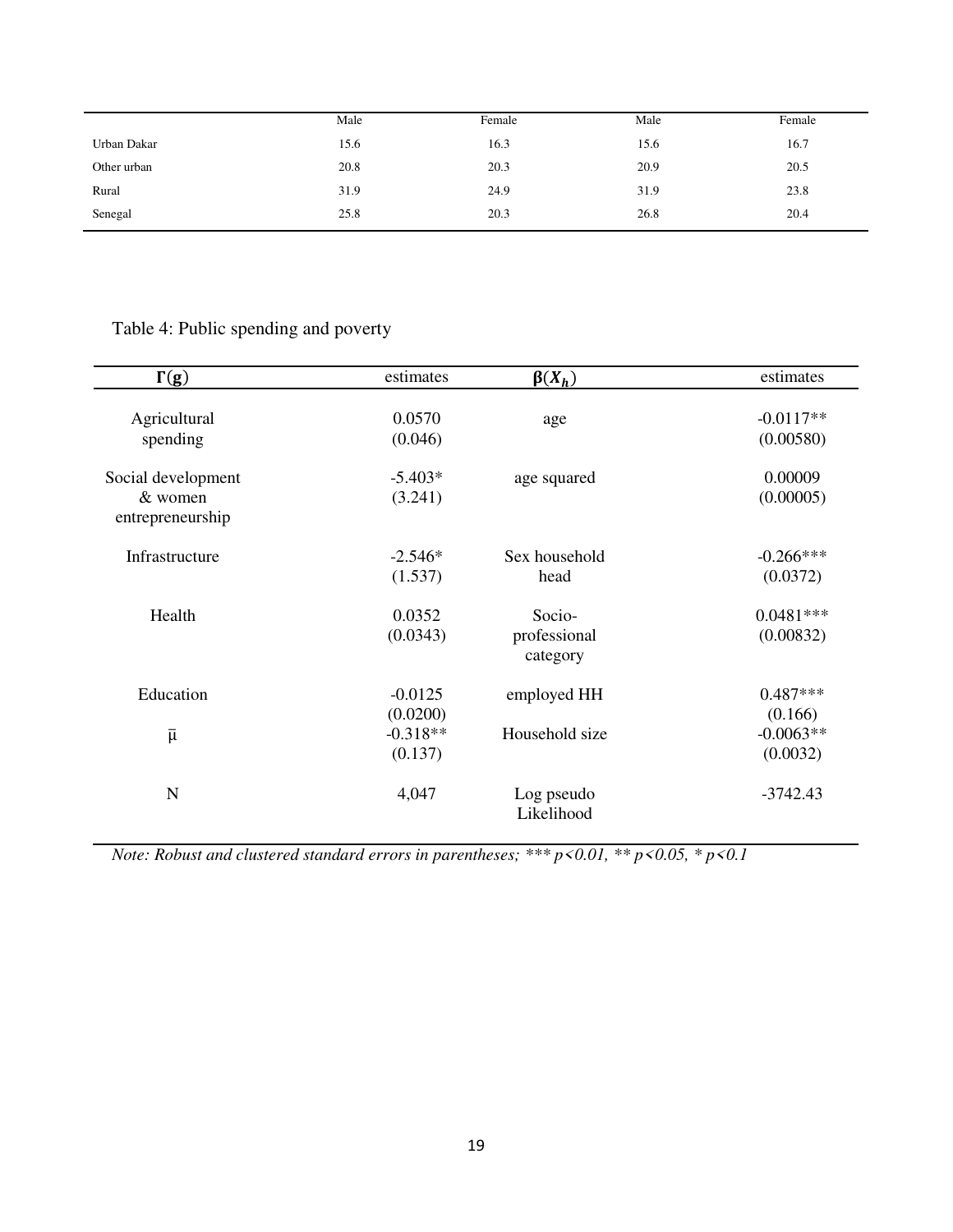# Appendix

|               |                | Households poverty |                     |
|---------------|----------------|--------------------|---------------------|
|               | < 35 years old | 35-59 years old    | $\geq$ 60 years old |
| Dakar urban   | 16.2           | 15.6               | 16.1                |
| Other cities  | 21.1           | 20.0               | 21.5                |
| Rural         | 30.3           | 30.2               | 31.6                |
| Senegal       | 24.1           | 24.0               | 25.0                |
|               |                | Individual poverty |                     |
|               | < 35 years old | 35-59 years old    | $\geq$ 60 years old |
| Dakar urban   | 15.2           | 15.7               | 16.5                |
| Others cities | 22.0           | 20.1               | 21.6                |
| Rural         | 29.4           | 30.4               | 31.4                |
| Senegal       | 25.4           | 25.2               | 25.2                |
|               |                | Household poverty  |                     |
|               | < 35 years old | 35-59 years old    | $\geq$ 60 years old |
| Male          | 25.6           | 25.5               | 26.4                |
| Female        | 20.9           | 19.9               | 20.9                |
| Senegal       | 24.1           | 24.0               | 25.0                |
|               |                | Individual poverty |                     |
|               | < 35 years old | 35-59 years old    | $\geq$ 60 years old |
| Male          | 27.8           | 26.9               | 26.5                |
| Female        | 20.9           | 20.1               | 20.6                |
| Senegal       | 25.4           | 25.2               | 25.2                |

# Table A1: Poverty and age of household head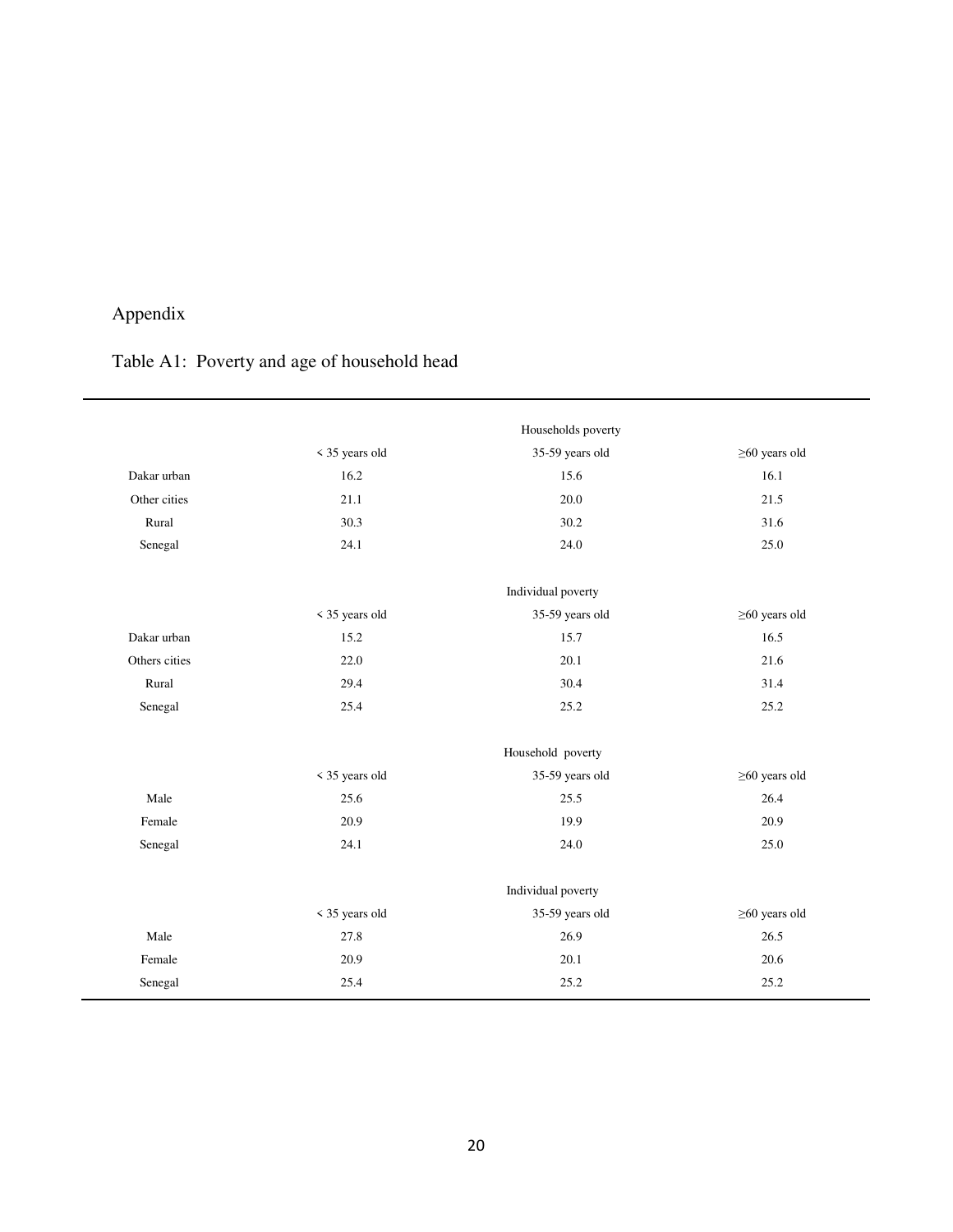| Welfare Indicator        | <b>Fuzzy Proportion</b> |          | Contribution |
|--------------------------|-------------------------|----------|--------------|
|                          |                         | Absolute | Relative (%) |
| Type of accommodation    | 0.536                   | 0.0160   | 6.60         |
| Housing occupancy status | 0.152                   | 0.0137   | 5.65         |
| Population index         | 0.352                   | 0.0176   | 7.26         |
| Roof material            | 0.383                   | 0.0176   | 7.26         |
| Wall material            | 0.168                   | 0.0144   | 5.92         |
| Soil material            | 0.229                   | 0.0162   | 6.66         |
| Water source             | 0.294                   | 0.0173   | 7.10         |
| Type of toilet           | 0.317                   | 0.0175   | 7.19         |
| Source of lightning      | 0.421                   | 0.0155   | 6.37         |
| Source for cooking       | 0.137                   | 0.0131   | 5.38         |
| Sewage treatment         | 0.824                   | 0.0077   | 3.15         |
| Garbage disposal         | 0.448                   | 0.0173   | 7.10         |
| Durable good             | 0.857                   | 0.0063   | 2.61         |
| Employment               | 0.299                   | 0.0173   | 7.13         |
| Education                | 0.616                   | 0.0143   | 5.89         |
| Handicap                 | 0.019                   | 0.0036   | 1.49         |
| Consumption              | 0.354                   | 0.0176   | 7.26         |
| Senegal                  | 0.243                   | 0.2431   | 100          |
|                          |                         |          |              |

## Table A2: Contribution to poverty

# Table A3: Contribution to poverty of regions

| Region      | Fuzzy proportion |                              | Contribution |  |  |
|-------------|------------------|------------------------------|--------------|--|--|
|             |                  | Relative $(\% )$<br>Absolute |              |  |  |
| Dakar       | 0.158            | 0.046                        | 19.129       |  |  |
| Ziguinchor  | 0.299            | 0.021                        | 8.896        |  |  |
| Diourbel    | 0.24             | 0.024                        | 9.825        |  |  |
| Saint-Louis | 0.232            | 0.015                        | 6.238        |  |  |
| Tambacounda | 0.326            | 0.013                        | 5.513        |  |  |
| Kaolack     | 0.27             | 0.016                        | 6.576        |  |  |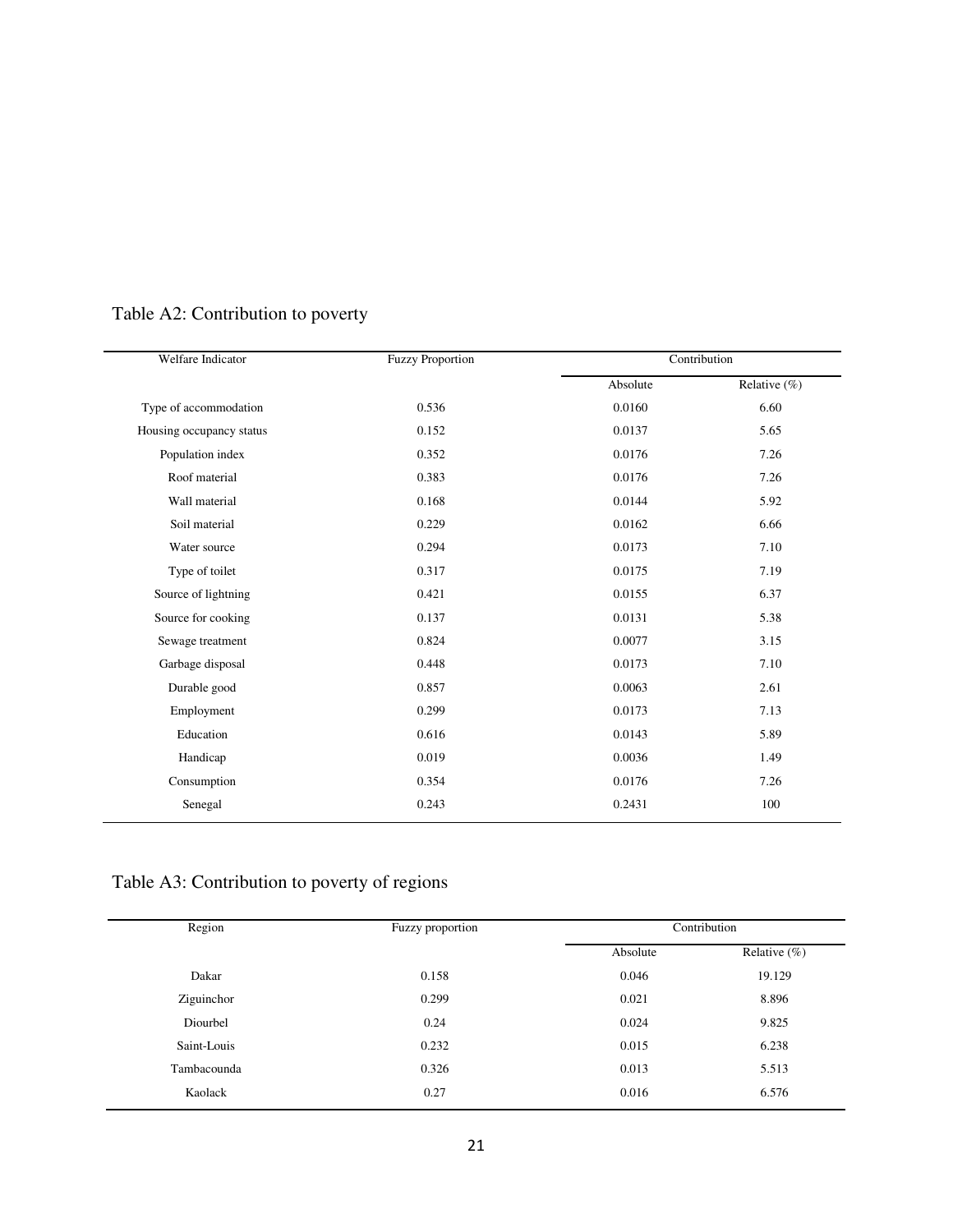| Thiès    | 0.216 | 0.024 | 9.764 |
|----------|-------|-------|-------|
| Louga    | 0.271 | 0.016 | 6.483 |
| Fatick   | 0.315 | 0.015 | 6.145 |
| Kolda    | 0.357 | 0.015 | 6.220 |
| Matam    | 0.308 | 0.012 | 4.940 |
| Kaffrine | 0.337 | 0.011 | 4.499 |
| Kedougou | 0.369 | 0.004 | 1.535 |
| Sedhiou  | 0.349 | 0.010 | 4.186 |
| Senegal  | 0.243 | 0.243 | 100   |
|          |       |       |       |

Table A4: Contribution to poverty by strata

| strata      | Fuzzy proportion | Contribution                 |        |
|-------------|------------------|------------------------------|--------|
|             |                  | Relative $(\% )$<br>Absolute |        |
| Urban Dakar | 0.159            | 0.046                        | 18.85  |
| Other Urban | 0.206            | 0.044                        | 17.53  |
| Rural       | 0.306            | 0.154                        | 63.60  |
| Senegal     | 0.243            | 0.243                        | 100.00 |

Figure A1: Poverty in Senegal, a tale of three classes